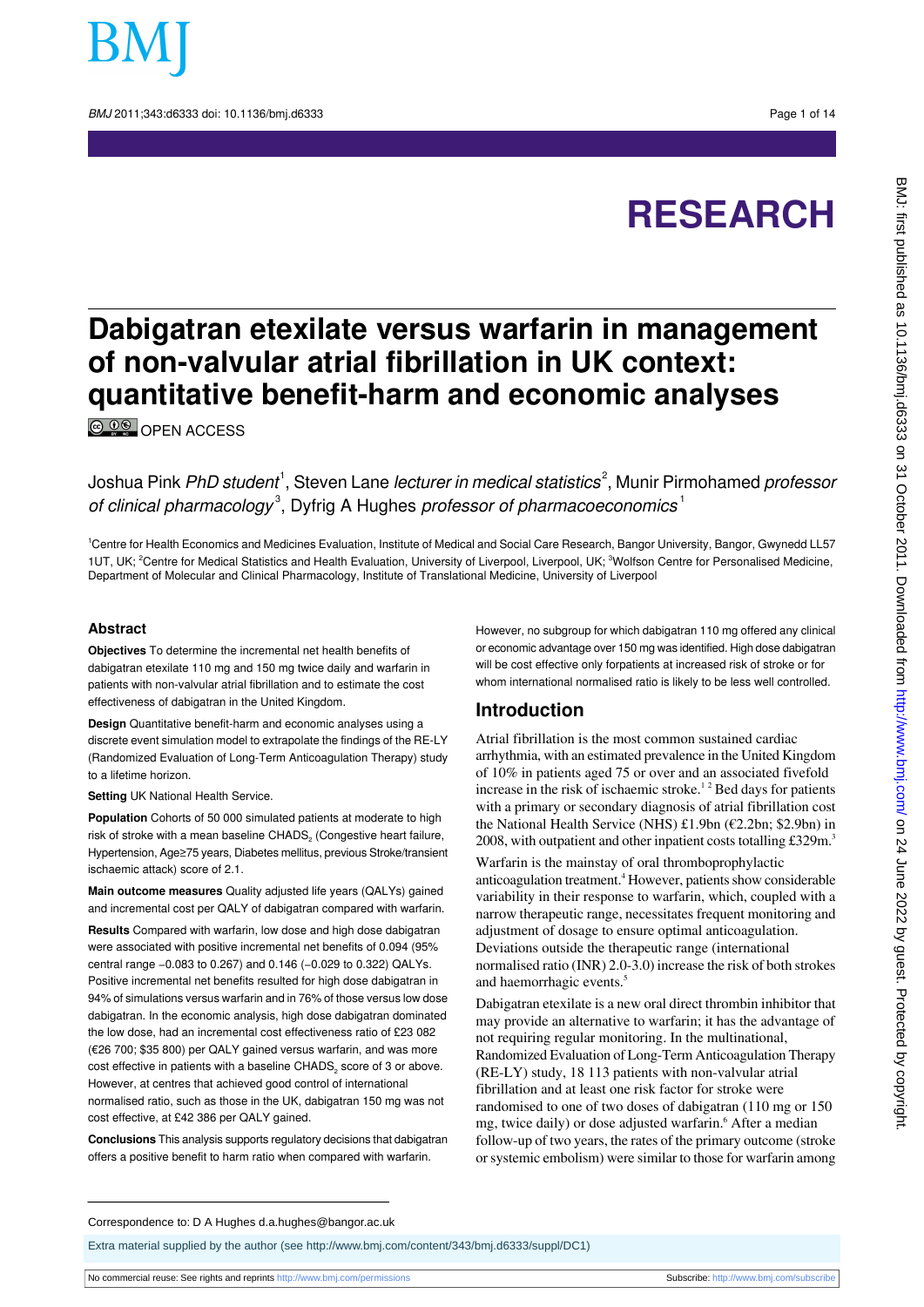patients assigned the lower dose but were lower among patients assigned the higher dose (1.11% *v* 1.71% per year; relative risk 0.66, 95% confidence interval 0.53 to 0.82; P=0.0001). Compared with warfarin, the annual rate of major bleeding was lower among patients assigned dabigatran 110 mg (2.71% *v* 3.36%; relative risk 0.80, 0.69 to 0.93; P=0.003) but similar among those assigned 150 mg. Dabigatran was associated with higher rates of myocardial infarction, but these were not statistically significant.<sup>7</sup>

The US Food and Drug Administration (FDA) was satisfied of the positive benefit to harm balance of dabigatran but failed to identify a subgroup of patients in which the benefit-harm profile was superior for the 110 mg dose compared with the 150 mg dose and consequently approved only the higher dose.<sup>8</sup> However, both doses have been approved by other regulatory authorities, including the European Medicines Agency, which specifies 150 mg twice daily for patients under 80 years of age and 110 mg twice daily for those aged 80 and over or as an option when the thromboembolic risk is considered to be low and the risk of bleeding is high.<sup>9</sup>

Against this background, we describe a quantitative analysis of the trade-off between thrombotic and bleeding risks—events that have differential effects on life expectancy and quality of life—as a basis to guide clinicians' prescribing. We also develop a health economic evaluation to estimate the cost effectiveness of dabigatran in patients with non-valvular atrial fibrillation, given the considerable uncertainty about its cost effectiveness in the UK healthcare setting.

#### **Methods**

We modelled the net benefits and expected lifetime clinical event rates of each dose of dabigatran and warfarin to quantify the benefits and harms of competing treatments, while accounting for uncertainties in parameters.10 11 We estimated incremental net benefits as the difference between treatments in quality adjusted life years (QALYs), a preference based outcome measure that combines two dimensions of health—life expectancy and health related quality of life.

In the economic analysis, we extended the model to estimate resource use and costs from the perspective of the UK NHS. The primary outcome was the incremental cost per QALY gained.

We developed a discrete event simulation model that considers individual patients, their characteristics, and their experience of clinical events and outcomes according to the passage of time.<sup>12</sup> After each event, a patient's health profile is updated, leading to a new set of probabilities for future events. Costs and QALYs are accrued from the patient's health states and the events that occur.

For each treatment, we generated identical cohorts of 50 000 patients, each assigned an age and health profile defined by the presence/absence (according to the trial protocol<sup>13</sup>) of any of the following characteristics at baseline: hypertension, diabetes mellitus, congestive heart failure, previous stroke, previous transient ischaemic attack, previous myocardial infarction, and previousintracranial haemorrhage (table  $1 \downarrow$ ).<sup>6</sup> We assumed health characteristics to be independent in the base case analysis but did a sensitivity analysis to assess the effect of correlation. We used R for all analyses.

#### **Clinical parameter estimates**

We searched Medline, Embase, the Cochrane library, and the FDA and ClinicalTrials.gov websites during July 2010 to

identify relevant trials of dabigatran in atrial fibrillation. We used "dabigatran," "BIBR 1048," and "atrial fibrillation" as search terms and identified three phase II trials (PETRO,<sup>26</sup> PETRO-Ex,<sup>14</sup> and NCT01136408<sup>14</sup>) and a single phase III trial  $(RE-LY)$ .<sup>6</sup> The phase II studies included too few patients receiving the licensed dose and were of too limited a duration (12 weeks) to provide useful data on reduction in stroke event rate. The five year, open label extension to PETRO did not include warfarin as a comparator. We therefore used the RE-LY studyfor annualised clinical event rates (table  $2\sqrt{2}$ ), <sup>614</sup> and the patients modelled consequently represented those of RE-LY (box 1).

Our analysis considered the probability of (and reasons for) discontinuation of treatment to better reflect the "real world" use of oral anticoagulants. At two years, this had occurred in 21% of patients randomised to dabigatran and 17% of those randomised to warfarin.<sup>6 14</sup> We assumed that patients who discontinued dabigatran because of a bleed or who discontinued warfarin (for any reason) had been switched to aspirin. We assumed that patients who discontinued dabigatran for reasons other than bleeds were switched to warfarin, but we tested this in a sensitivity analysis.

Incidence rates for hypertension and diabetes mellitus came from general population data, $29^{30}$  as did age specific mortality rates from non-vascular causes, $31$  all with the assumption that these adequately reflect the RE-LY population (table [2⇓\)](#page-9-0). The relative risks of thromboembolic events and bleeds with aspirin (versus warfarin) came from a published meta-analysis of comparative trials.<sup>27</sup> Box 2 lists key modelling assumptions.

#### **Utility estimates**

We took the permanent utility decrement associated with stroke from the results of the European Stroke Prevention Study, using the proportions of disabling and non-disabling strokes from RE-LY (45% of non-fatal strokes are non-disabling). The baseline health state utility for a person with atrial fibrillation (adjusted for age), as well as the decrements associated with other cardiovascular sequelae and haemorrhagic adverse events, came from a report of EQ-5D utility scores elicited from several thousand respondents to the US Medical Expenditure Panel Survey.<sup>15 17</sup> Utility losses in patients receiving warfarin (for example, as a consequence of regular monitoring) and aspirin (assumed to be the same for dabigatran; for example, because of gastrointestinal upset) came from a study of 83 patients with atrial fibrillation.<sup>16</sup> Table 1 shows all utility values; multiple utility decrements for an individual patient are assumed to be additive.

#### **Resource use and cost estimates**

All costs (besides those of dabigatran) are reported in 2009  $GBP(f)$ . We inflated costs incurred during the first and subsequent years after stroke or myocardial infarction from 2006/7 prices.<sup>18</sup> Costs included in this figure were ward costs (staffing, equipment, consumables, and overheads) and procedure costs (which also included the cost of hospital drugs), inpatient and outpatient costs, costs of general practitioners' and district nurses' visits, and the costs of other drugs.<sup>18</sup> The costs of pulmonary emboli and transient ischaemic attacks came from NHS reference costs,<sup>19</sup> as did those for managing major and minor bleeds, following the methods and definitions of a report by the National Institute for Health and Clinical Excellence (NICE) on the costing of atrial fibrillation.<sup>20</sup> Incidences of other adverse events did not differ significantly between treatment groups, so we did not deem attaching a cost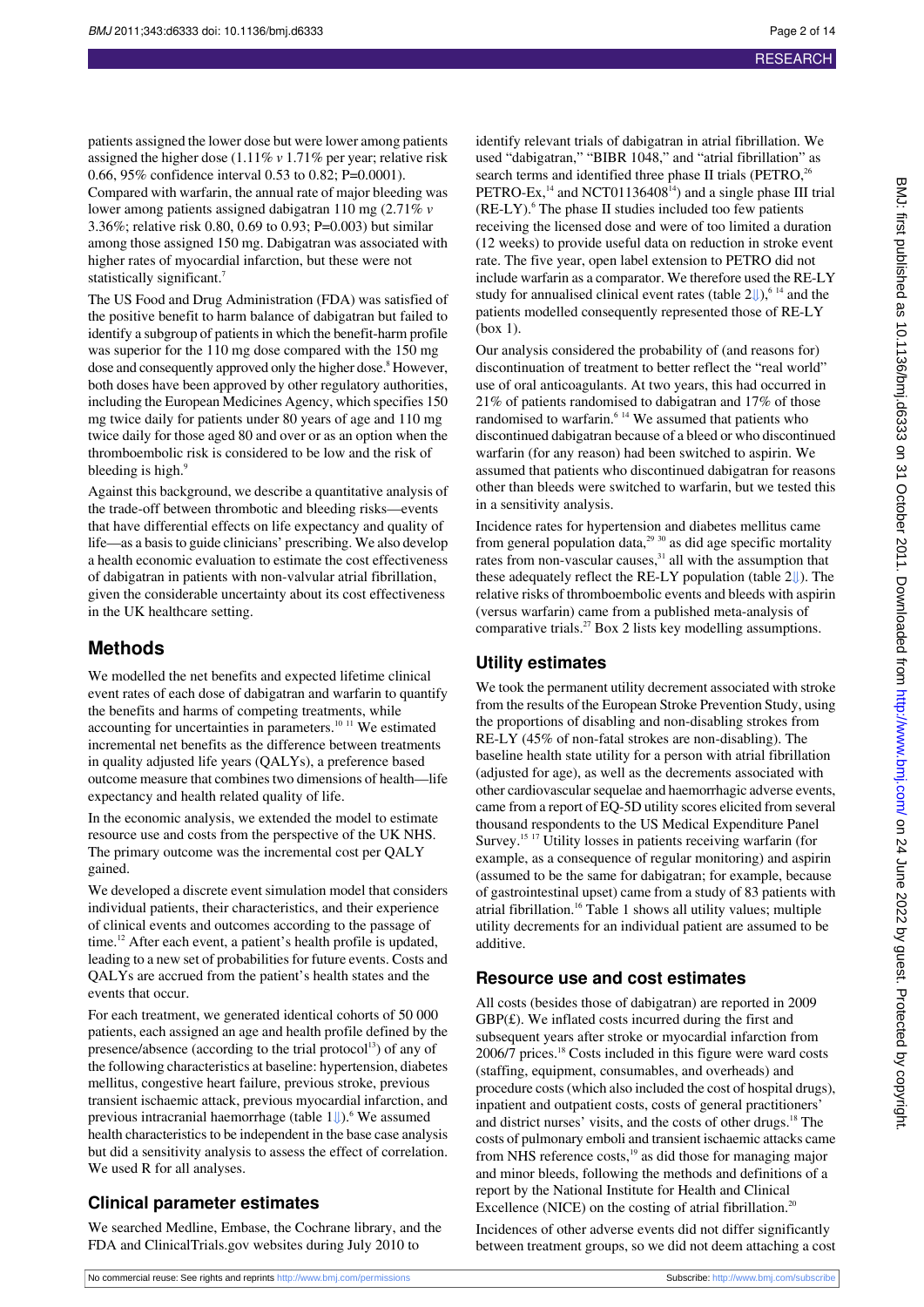#### **Box 1: Population modelled**

The population modelled reflected patients in the RE-LY study,<sup>6</sup> who were 63.6% male and 70% white, with a mean age of 71.5 years, a mean weight of 82.6 kg, and no contraindication to anticoagulation. Mean baseline CHADS $_{\tiny 2}$  (Congestive heart failure, Hypertension, Age≥75 years, Diabetes mellitus, previous Stroke/transient ischaemic attack) score was 2.1, and 32.4% of patients had a score of 3 or more; 50.4% of patients were naive to vitamin K antagonists.

#### **Box 2: Assumptions made in constructing model**

- **•** The risk of future cardiovascular events for each simulated patient, at any given time, is determined by their age, current treatment, and CHADS<sub>2</sub> score (a stroke risk index based on age, diagnosis of hypertension, diabetes or congestive heart failure, and previous strokeor transient ischaemic attack,<sup>34</sup>) according to probabilities determined from RE-LY (table 2 $\mathbb{U}$ )
- **•** Clinical event rates (including for myocardial infarction) would remain constant over time, unless a change occurred in one or more of the risk factors
- **•** The rates of discontinuation of treatment in the second year of the RE-LY study persisted for the lifetime of treatment
- **•** The incidence (though not the prevalence) of hypertension and diabetes was the same in patients with atrial fibrillation as in the general population, as were deaths from non-vascular causes

to such events to be necessary. The exception to this is the higher incidence of dyspepsia in the dabigatran groups—11.8% for 110 mg and 11.3% for 150 mg, compared with 5.8% for warfarin—which we accounted for by including the cost of proton pump inhibitors. The proportion of patients taking proton pump inhibitors came from RE-LY, and the number of capsules per patient came from a published cost effectiveness analysis.<sup>21</sup> The relative proportion of patients using proton pump inhibitors in conjunction with aspirin came from a randomised controlled trial of antithrombotic treatments.<sup>24</sup>

We based the costs of warfarin and associated monitoring on a micro-costing analysis of 165 patients with atrial fibrillation included in a six month prospective cohort study, with the cost of starting warfarin excluded from the long term maintenance cost.<sup>22</sup> The average use of aspirin in practice came from a published costing study.<sup>32</sup>

Drug acquisition costs came from the *British National Formulary* and the NICE appraisal consultation document for dabigatran.<sup>23 24</sup> Table 1 $\downarrow$  shows all costs.

#### **Discounting**

We applied an annual discount rate of 3.5% to costs, life years, and QALYs to reflect time preference but not to discrete clinical events.<sup>25</sup> 33

#### **Age adjusted dosing**

In age adjusted dosing, patients initially below the age of 80 years start on the 150 mg dose of dabigatran, and those aged 80 or above start on the 110 mg dose. If a person reaches 80 and is still continuing with the 150 mg dose, he or she is then switched to the 110 mg dose. We modelled this regimen in two different ways. Our primary method used the results of a post hoc subgroup analysis,<sup>14</sup> which subdivided people by age. The secondary method used the event rates from the full trial for patients taking either dose.

#### **Sensitivity and scenario analyses**

We did univariate sensitivity analyses of each parameter in the model to assess the stability of the results when key assumptions are tested. We based ranges for parameters on 95% confidence intervals where available, or, alternatively, on plausible percentage ranges (web extra table A). We tested the possibility that the cost of managing intracranial haemorrhage and gastrointestinal bleeding may be higher with dabigatran than with warfarin, because of the lack of an appropriate reversal agent, by increasing the costs to consider the potential use of

prothrombin complex concentrates (non-activated or activated).35 36

Our base case assumes that the benefit of treatment persists for the lifetime of patients. We tested two further scenarios: one in which the benefit persisted for two years and a second in which the benefit decreased linearly to zero over the 10 years after the trial.

We did a probabilistic sensitivity analysis, implementing a Monte Carlo simulation of 2000 sets of simulated parameters (table [1⇓](#page-7-0), web extra table B), to estimate the 95% central ranges for clinical event rates and net health benefits. In the economic analysis, we used the probabilistic sensitivity analysis to consider the joint uncertainty in costs and QALYs to estimate the probabilities of dabigatran being cost effective at different thresholds, presented as a cost effectiveness acceptability curve, and in different clinical scenarios.

We did subgroup analyses to calculate the net health benefits (and associated 95% central ranges), the incremental cost effectiveness ratios, and the probability of cost effectiveness, in the following pre-specified populations<sup>14 37-39</sup>: patients aged 75 or older; patients with a  $\text{CHADS}_2$  (Congestive heart failure, Hypertension, Age≥75 years, Diabetes mellitus, previous Stroke/transient ischaemic attack) score of 2, or a CHADS, score of 3 or more; patients who have previously had a stroke or transient ischaemic attack; patients attending trial centres (clinics) reporting mean INR time within the therapeutic range of more (or less) than 65.5%; patients on warfarin whose time within the therapeutic range was more (or less) than 66.8%, compared with the full dabigatran populations (only summary information was available for this calculation); patients with poor renal function as indicated by a low (30-50 mL/min) creatinine clearance; and patients who were naive to vitamin K antagonist treatment.

#### **Results**

The results of our simulation at two years matched the results of the trial. No value deviated by more than 2.1% (data not shown), a level of variability that would be expected given the stochastic nature of the simulation.

#### **Clinical outcomes and net health benefit**

In the base case analysis, dabigatran 110 mg and 150 mg twice daily extended life by 1.1 and 2.4 months compared with warfarin (table [3⇓](#page-10-0)). The corresponding incremental net benefits were 0.094 (95% central range −0.083 to 0.267) and 0.146 (−0.029 to 0.322) QALYs. Compared with the low dose of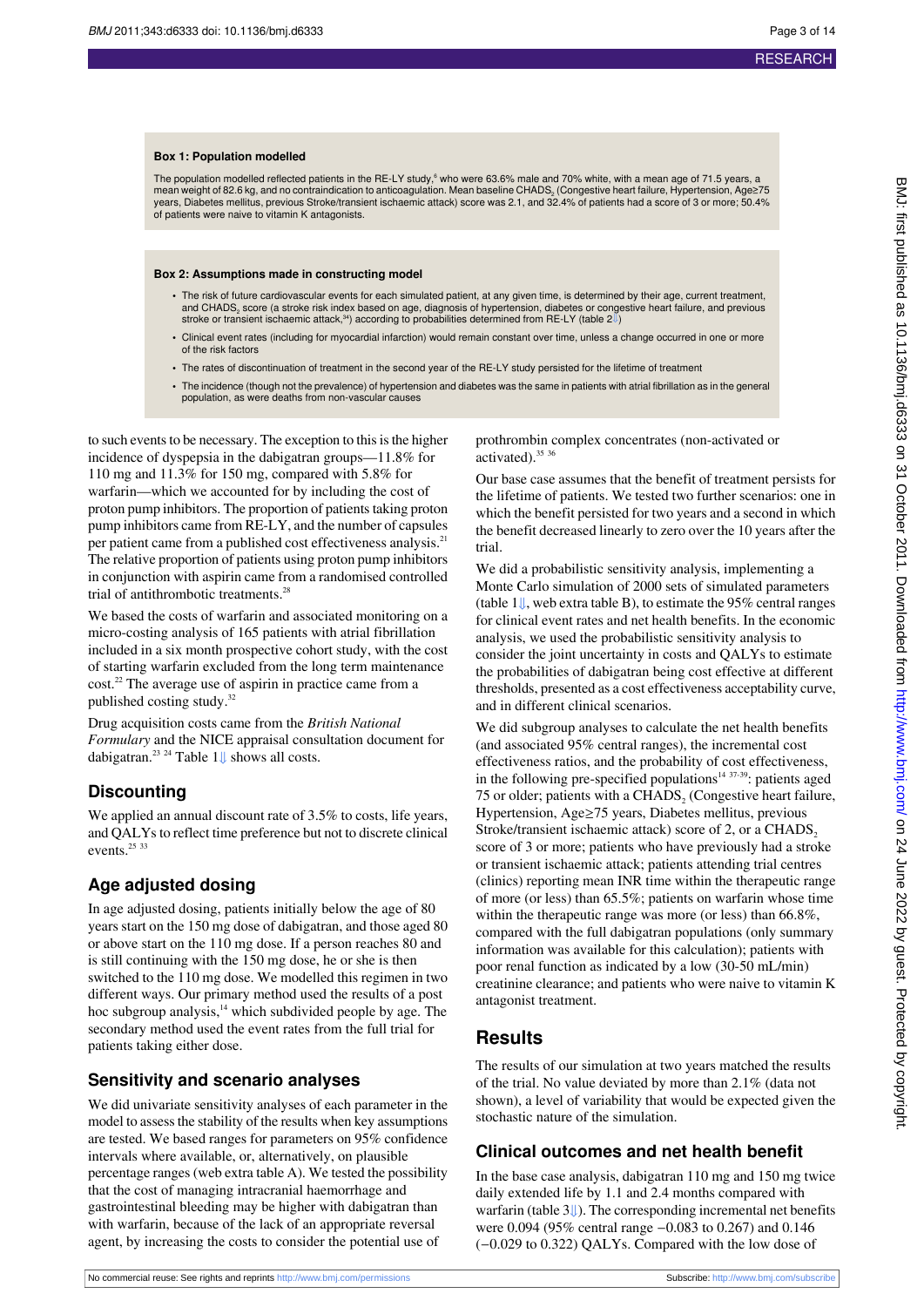dabigatran, the higher dose was associated with a positive incremental net benefit in 76% of simulations and with a mean value of 0.052 (−0.122 to 0.228) QALYs. Compared with warfarin, dabigatran 110 mg and 150 mg twice daily were associated with positive incremental net benefits in 86% and 94% of simulations.

Lifetime incidences of stroke or systemic embolism were 12.5% lower with dabigatran 110 mg twice daily than with warfarin and 27.4% lower with dabigatran 150 mg twice daily. Incidences of major haemorrhagic events were lower for low dose dabigatran (by 4.0%) but higher for high dose dabigatran (by 8.8%). We found no discernible differences in lifetime incidences of myocardial infarction between the two doses of dabigatran, but these were about 19% higher than for warfarin. Although age adjusted dabigatran dosing was associated with lower bleeding rates, the higher rates of thrombotic events resulted in it being inferior to the 150 mg dose with respect to QALYs and life years gained.

#### **Costs and cost effectiveness**

Total discounted lifetime costs for dabigatran 110 mg and 150 mg twice daily and warfarin were £10 529, £9850, and £6480. These were made up mainly of drug and monitoring costs, which accounted for 47.3% and 44.2% of the overall costs of the two doses of dabigatran compared with 22.4% for warfarin. The costs of managing strokes or systemic emboli accounted for 39.1%, 40.2%, and 57.6% of total costs; the remainder was accounted for by the costs of managing other events.

The incremental cost effectiveness ratio (ICER) for low dose dabigatran versus warfarin was £43 074 per QALY gained; that for high dose dabigatran was £23 082 per QALY gained (table [4⇓](#page-11-0)). Dabigatran 110 mg twice daily was dominated as a strategy by dabigatran 150 mg twice daily, as it was associated with a worse health outcome (−0.052 QALYs) and higher cost (£679).

#### **Age adjusted dosing**

The use of dabigatran 110 mg twice daily from the age of 80 years was dominated by the 150 mg twice daily dose under both possible modelling methods. In the models based on the post hoc subgroup analysis and using full RE-LY data, the use of the lower dose accrued 0.005 and 0.017 fewer QALYs and cost £62 and £234 more over a lifetime. Compared with warfarin, the ICERs for use of low dose dabigatran in the over-80s were £24 340 and £27 940 per QALY gained for the two methods.

#### **Sensitivity analysis**

Thetornado plot (fig  $1 \Downarrow$ ) indicates the sensitivity of incremental net benefits to stroke rates and the duration of effect of dabigatran. Dabigatran 150 mg twice daily was cost effective at the lower threshold of £20 000 per QALY when we assumed decreases (or increases) in the rates of stroke or vascular death in patients receiving dabigatran (or warfarin) or increases in either clinical event costs or utility losses. Compared with warfarin, the ICER for dabigatran 110 mg twice daily exceeded £32 415 per QALY in all sensitivity analyses (data not shown). Theprobabilistic sensitivity analysis (fig  $2 \downarrow$ ) indicates that warfarin had the highest probability of being cost effective at thresholds of £24 400 or lower. Dabigatran 150 mg twice daily was the most probable cost effective option at thresholds above that value. Considering a pair-wise comparison between warfarin and dabigatran 150 mg twice daily, warfarin was the most cost effective treatment at thresholds of £22 800 and below.

#### **Subgroup analyses**

Among the subgroups analysed, the mean incremental net health benefit consistently favoured both doses of dabigatran over warfarin and dabigatran 150 mg twice daily over 110 mg twice daily(fig  $3\downarrow$ ).

Dabigatran 150 mg twice daily was within the £30 000 per QALY cost effectiveness threshold for all subgroups of patients other than in centres with mean time within the therapeutic range for INR of at least 65.5% (table4[⇓](#page-11-0)). Dabigatran 150 mg twice daily was most cost effective in patients at high risk of stroke (CHADS<sub>2</sub> score  $\geq$ 3), but even here the probability of it being cost effective was only 68%. Dabigatran 110 mg twice daily, when used for all ages or restricted to patients aged 80 or over, was dominated by the higher dose in all subgroups (data not shown).

#### **Discussion**

Our quantitative benefit-harm analysis found that dabigatran was associated with positive net health benefits when compared with warfarin. High dose dabigatran was the most clinically effective option. Greatest benefits were evident in patients in whom control of INR is poorest (patients' time within the therapeutic range <66.8%) and fewest benefits in centres that achieve good INR control (centre time within therapeutic range  $\geq 65.5\%$ ). We were unable to identify a subgroup of patients in which the lower dose of dabigatran—when used for all ages or restricted to patients aged 80 or over—was superior to the higher dose. The benefits of reduced bleeding rates with the lower dose were offset by reduced efficacy in preventing stroke. These findings are in accordance with the results of the RE-LY study,<sup>6</sup> and related subgroup analyses, $14 \frac{37-39}{9}$  and lend support to the FDA's rationale for not licensing the 110 mg dose.<sup>8</sup>

The economic analysis indicated that for the overall RE-LY study population, dabigatran 150 mg twice daily is potentially a cost effective alternative to warfarin, at £23 082 per QALY gained. However, its probability of being cost effective at a threshold of £20 000 per QALY is only 45%. This uncertainty is driven largely by rates of stroke and, to a lesser extent, vascular death and the cost of managing strokes. NICE's criteria for decision making state that "above a most plausible ICER of £20,000 per QALY gained, judgements about the acceptability of the technology as an effective use of NHS resources will specifically take account of . . . the degree of certainty around the ICER. . . NICE will be more cautious about recommending a technology when it is less certain about the ICERs presented." Dabigatran 110 mg twice daily is not a cost effective option, and the age adjusted dosing regimen was dominated in all scenarios by the 150 mg dose.

High dose dabigatran was more cost effective in patients at a greater risk of stroke (baseline  $\text{CHADS}_2$  score  $\geq 3$ ). However, at centres that achieve good INR control (centres' time within therapeutic range  $\geq 65.6\%$ ), dabigatran 150 mg twice daily is no longer cost effective, at £42 386 per QALY gained. Although the mean time within the therapeutic INR range in the UK of 72% in the RE-LY study may be higher than routine practice,  $2^{237}$ so too might adherence to dabigatran, which requires twice daily dosing compared with warfarin's once.

#### **Comparison with other studies**

We are not aware of any quantitative benefit-harm analyses of dabigatran in atrial fibrillation. However, two economic evaluations of dabigatran in non-valvular atrial fibrillation have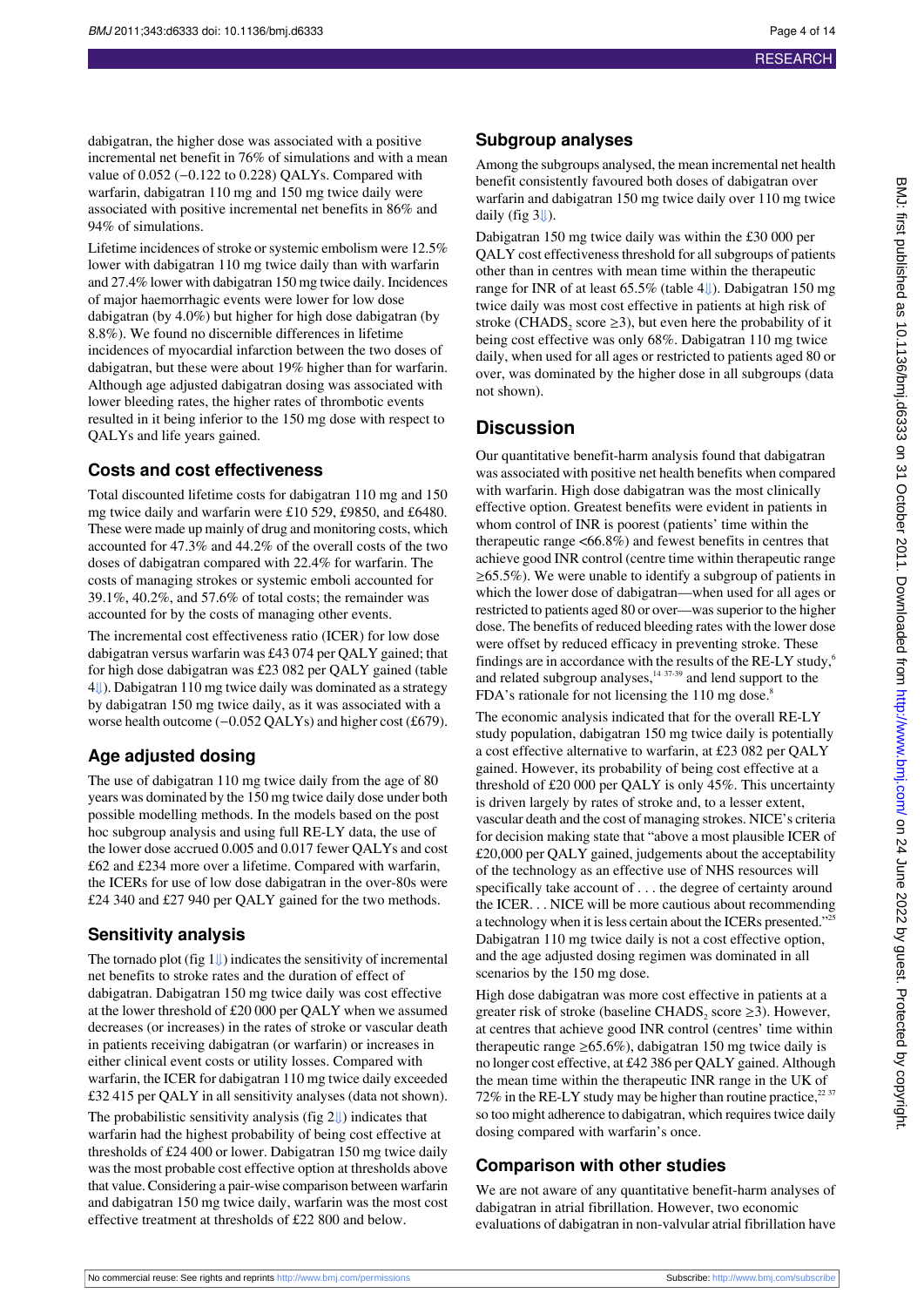been published. Both used Markov models to estimate lifetime cost effectiveness on the basis of the RE-LY trial.

The US study, which adopted the costing perspective of a health insurer,<sup>40</sup> yielded a quality adjusted life expectancy of 10.28 with warfarin, 10.70 with low dose dabigatran, and 10.84 with high dose dabigatran. These are considerably higher than our estimates, primarily because of patients' starting age which, at 65 years, was 6.1 years younger than in our analysis based on the RE-LY population. Nevertheless, despite this difference, similar results were obtained with respect to dabigatran 150 mg twice daily being associated with positive incremental net health benefits across a range of risks for stroke and intracranial haemorrhage, compared with dabigatran 110 mg twice daily and warfarin. A similar economic outcome also resulted; the ICER fell just below the cost effective threshold but had a high level of uncertainty, driven mostly by drug costs and stroke rates.

The Canadian study,<sup>41</sup> sponsored by the manufacturer of dabigatran and based on RE-LY patient level data (though not listed as a pre-specified analysis), $^{13}$  assessed its cost effectiveness according to the same age adjusted dosing schedule as approved in Europe. In contrast to the US study and our study, however, dabigatran was deemed to be cost effective compared with warfarin, at \$C10 440 (£6466; €7468; \$10 026) per QALY gained. Differences relate largely to costs, which were proportionally much greater for the management of events and long term care in the Canadian analysis. Considering a patient taking dabigatran who has an acute stroke and five years of follow-up costs, in our analysis the cost of stroke is about five times higher than the cost of drugs whereas in the Canadian study it is more than 15 times higher.

#### **Strengths and weaknesses**

Our analysis benefited from application of a discrete event simulation method, which is the method of choice for conditions in which no obvious discrete disease states exist into which patients can be classified, a necessary assumption for a Markov model.<sup>12</sup> It allows for a much larger number of potential health states to be modelled and removes the need to define the additional structural parameters necessary for a Markov model (such as cycle length). A discrete event simulation also operates in continuous rather than discrete time, thus more naturally approximating actual patients' histories and allowing continuous parameters (such as age) to be more appropriately modelled.

Our analysis counters the concerns raised by NICE in its appraisal of the manufacturer's submission, $24$  through the inclusion of the age adjusted dosing regimen, use of reliable estimates of INR monitoring cost, continuation of dyspepsia throughout the duration of dabigatran treatment, and independence from treatment of the risks of disability and death after stroke. We had no access to data on the quality of life sub-study of RE-LY, and we made no attempt at modelling a typical UK population with atrial fibrillation, who are typically older, with proportionately more women, and have a different risk profile for stroke than the RE-LY trial population.<sup>42</sup> Patients are also less likely to persist with anticoagulant treatment in routine practice than in a clinical trial setting,<sup>42</sup> but we had no additional data for more elaborate modelling.<sup>43</sup>

Several caveats exist. Firstly, the reliance on the RE-LY study as the sole source of clinical data is a potential cause for concern. Although RE-LY is one of the largest trials of atrial fibrillation, this makes assessing the effect of any possible weaknesses in the design of the RE-LY study difficult (for example, its open label design, a significant proportion of patients taking aspirin

concomitantly, and only about a third of patients with a baseline CHADS<sub>2</sub> score  $\geq$ 3). We were further limited by not having access to data for individual patients. Our a priori decision to base our analysis on the entire RE-LY study population may limit the generalisability of the base case estimates to a UK context. Subgroups, defined by centres achieving better INR control and patients in the higher categories of risk for stroke, may result in more relevant estimates of ICER.

Secondly, the necessity of bringing together data from a wide variety of sources has the potential to introduce bias into the analysis. For example, relative event rates for aspirin treatment came from a separate study, which will have had different demographics and different warfarin dosing schedules from RE-LY. Extrapolation of a two year trial to a lifetime horizon also raises questions, as does the assumption that utility decrements for events derived from the general population are appropriate for patients with atrial fibrillation. However, approximations such as these are unavoidable in economic modelling. Thirdly, we did not include the possibility that widespread use of dabigatran might affect the provision of anticoagulation clinic services, as we considered displacement of warfarin by dabigatran to such an extent to be unlikely.

#### **Implications for practice and future research**

Dabigatran has advantages over warfarin; the most important are that monitoring is not needed, that anticoagulation for a given dose is more predictable, and that fewer drug-drug interactions are likely. However, it also has disadvantages.<sup>44</sup> Firstly, the lack of monitoring provides little ability to objectively monitor adherence, which in the real world setting is likely to be worse with dabigatran given the need for twice daily dosing and its associated higher incidence of dyspepsia. Secondly, if the patient has a serious bleed, no proven antidotes exist.<sup>45</sup> Thirdly, some uncertainty exists about dosing in certain clinical settings such as renal failure, old age, and concomitant intake of amiodarone, which may lead to either underdosing or overdosing given that no pharmacodynamic marker for monitoring exists. Fourthly, the safety and efficacy of thrombin inhibitors in the longer term (beyond two years) are uncertain, although the follow-up study of RE-LY patients should yield valuable information.<sup>4</sup>

An important finding from the cost effectiveness analysis is that dabigatran is not cost effective when compared in patients whose INR is well controlled or in centres that achieve good INR control. Part of the reason for such variability in the time within the therapeutic range with warfarin is the presence of genetic polymorphisms in the *CYP2C9* and *VKORC1* genes.<sup>2247</sup> At least four randomised trials are running globally in which genotype guided prescribing of warfarin, which is predicted to improve the time within the therapeutic range, is being tested against current clinical care. Whether dabigatran would be cost effective against genotype guided prescribing of warfarin is unclear and needs further evaluation. Furthermore, other competitors to dabigatran are due to be evaluated for licensing soon, such as rivaroxaban and apixaban, which have shown similar clinical effectiveness to warfarin but have not been tested against dabigatran.<sup>48</sup> Thus, although the arrival of new anticoagulants should be welcomed, their place in the prevention of strokes in patients with atrial fibrillation in comparison with warfarin (perhaps genotype guided) needs further evaluation. In the end, a stratified approach may represent the best approach to maximise both the clinical effectiveness and cost effectiveness of anticoagulation in patients with atrial fibrillation.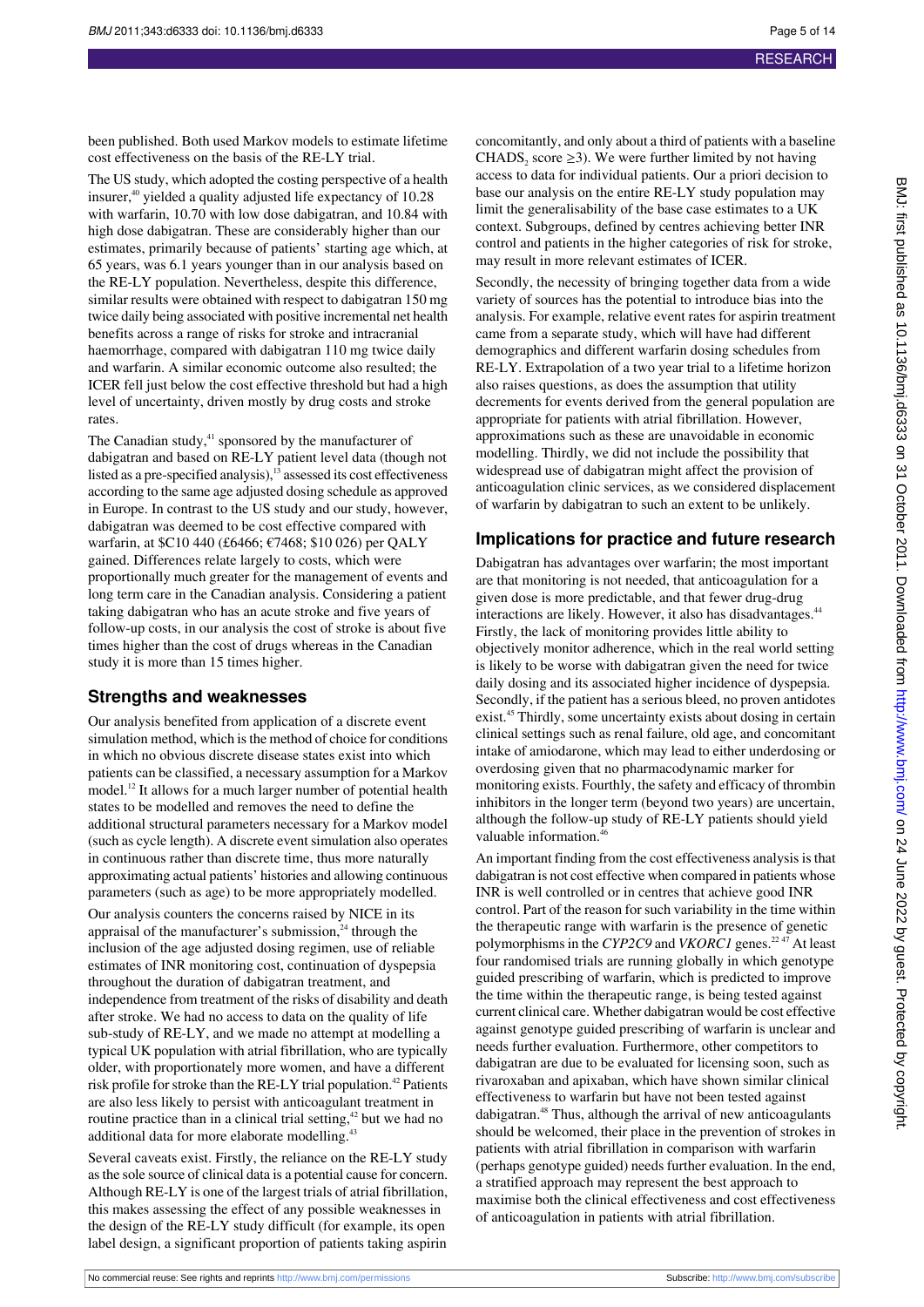#### **What is already known on this topic**

Dabigatran etexilate is an alternative thromboprophylactic agent to warfarin for patients with non-valvular atrial fibrillation

However, uncertainty exists about its dose, balance of benefits and harms, and cost effectiveness

Previous cost effectiveness analyses of dabigatran for this indication have shown conflicting results and have not used appropriate modelling approaches

#### **What this study adds**

Dabigatran was associated with positive incremental net benefits versus warfarin, but dabigatran 110 mg twice daily did not offer clinical or economic advantage over 150 mg twice daily in any subgroup

Dabigatran is unlikely to be cost effective in clinics, such as those in the UK, able to achieve good control of the international normalised ratio (INR) with warfarin

Dabigatran 150 mg twice daily, and an age adjusted dosing regimen, will be cost effective only for patients at increased risk of stroke or for whom INR is likely to be less well controlled

Contributors: DAH had the idea for the study, oversaw its design, contributed to the interpretation of the data, and redrafted the paper. JP did all the analyses, interpreted the results, and drafted the paper. SL and MP assisted in the design of the study, interpretation of results, and discussion of the findings. All authors revised the paper for important intellectual content. All authors have approved the final version of the paper. DAH is the guarantor.

Funding: The study was funded by the Medical Research Council, as part of the North West Hub in Trial Methodological Research (NWHTMR).The sponsors of the study had no role in study design, data collection, data analysis, data interpretation, or writing of the report.

Competing interests: All authors have completed the Unified Competing Interest form at [www.icmje.org/coi\\_disclosure.pdf](http://www.icmje.org/coi_disclosure.pdf) (available on request from the corresponding author) and declare: JP and DAH have support from the Medical Research Council for the submitted work; no relationships that might have an interest in the submitted work in the previous three years; no non-financial interests that may be relevant to the submitted work.

#### Ethical approval: Not needed.

#### Data sharing: No additional data available.

- 1 Lip GYH, Tse HF. Management of atrial fibrillation. Lancet 2007;370:604-18.<br>2 Hobbs FD. Fitzmaurice DA. Mant J. Murray E. Jowett S. Bryan S. et a. A ran
- Hobbs FD, Fitzmaurice DA, Mant J, Murray E, Jowett S, Bryan S, et a. A randomised controlled trial and cost-effectiveness study of systematic screening (targeted and total population screening) versus routine practice for the detection of atrial fibrillation in people aged 65 and over: the SAFE study. Health Technol Assess 2005;9:1-74.
- 3 Office of Health Economics. Estimating the direct costs of atrial fibrillation to the NHS in the constituent countries of the UK and at SHA level in England. Office of Health Economics, 2009.
- 4 National Collaborating Centre for Chronic Conditions. Atrial fibrillation: national clinical guideline for management in primary and secondary care. Royal College of Physicians, 2006.
- 5 Connolly SJ, Pogue J, Eikelboom J, Flaker G, Commerford P, Franzaosi MG, et al. Benefit of oral anticoagulation over antiplatelet therapy in atrial fibrillation depends on the quality of international normalized ratio control achieved by centers and countries as measured by time in therapeutic range. Circulation 2008;118:1029-37.
- 6 Connolly SJ, Ezekowitz MD, Yusuf S, Eikelboom J, Oldgren J, Parekh A, et al. Dabigatran
- versus warfarin in patients with atrial fibrillation. N Engl J Med 2009;361:1139-51. 7 Connolly SJ, Ezekowitz MD, Yusuf S, Reilly PA, Wallentin L, RE-LY Investigators. Newly identified events in the RE-LY trial. N Engl J Med 2010;363:1875-6.
- 8 Beasley BN, Unger EF, Temple R. Anticoagulant options—why the FDA approved a
- higher but not a lower dose of dabigatran. *N Engl J Med* 2011;364:1788-90.<br>9 European Medicines Agency. Pradaxa product information. 2011. [www.ema.europa.eu/](http://www.ema.europa.eu/docs/en_GB/document_library/EPAR_-_Product_Information/human/000829/WC500041059.pdf) [docs/en\\_GB/document\\_library/EPAR\\_-\\_Product\\_Information/human/000829/](http://www.ema.europa.eu/docs/en_GB/document_library/EPAR_-_Product_Information/human/000829/WC500041059.pdf) [WC500041059.pdf.](http://www.ema.europa.eu/docs/en_GB/document_library/EPAR_-_Product_Information/human/000829/WC500041059.pdf)
- 10 Hughes DA, Bayoumi AM, Pirmohamed M. Current assessment of risk-benefit by regulators: is it time to introduce decision analyses? Clin Pharmacol Ther 2007;82:127-30.
- 11 Garrison LP Jr, Towse A, Bresnahan BW. Assessing a structured, quantitative health outcomes approach to drug risk-benefit analysis. Health Aff (Millwood) 2007;26:684-95.
- 12 Caro JJ, Möller J, Getsios D. Discrete event simulation: the preferred technique for health economic evaluations. Value in Health 2010;13:1056-60.
- 13 Ezekowitz MD, Connolly S, Parekh A, Reilly PA, Varrone J, Wang S, et al. Rationale and design of RE-LY: randomised evaluation of long-term anticoagulant therapy, warfarin, compared with dabigatran. Am Heart J 2009;157:805-10.
- 14 Boehringer Ingelheim. Advisory committee briefing document—dabigatran etexilate. Food and Drug Administration, 2010 (available at [www.fda.gov/downloads/advisorycommittees/](http://www.fda.gov/downloads/advisorycommittees/committeesmeetingmaterials/drugs/cardiovascularandrenaldrugsadvisorycommittee/ucm226009.pdf) [committeesmeetingmaterials/drugs/cardiovascularandrenaldrugsadvisorycommittee/](http://www.fda.gov/downloads/advisorycommittees/committeesmeetingmaterials/drugs/cardiovascularandrenaldrugsadvisorycommittee/ucm226009.pdf) [ucm226009.pdf\)](http://www.fda.gov/downloads/advisorycommittees/committeesmeetingmaterials/drugs/cardiovascularandrenaldrugsadvisorycommittee/ucm226009.pdf).
- 15 Sullivan PW, Ghushchyan V. Preference-based EQ-5D index scores for chronic conditions in the United States. Med Decis Making 2006;26:410-20.
- 16 Gage BF, Cardinalli AB, Owens DK. The effect of stroke and stroke prophylaxis with aspirin or warfarin on quality of life. Arch Intern Med 1996;156:1829-36.
- 17 Meckley LM, Gudgeon JM, Anderson JL, Williams MS, Veenstra DL. A policy model to evaluate the benefits, risks and costs of warfarin pharmacogenomic testing. Pharmacoeconomics 2010;28:61-74.
- 18 Hemingway H. The effectiveness and cost-effectiveness of biomarkers for the prioritisation of patients awaiting coronary revascularisation: a systematic review and decision model. Health Technol Assess 2010;14(9):1-151.
- 19 Department of Health. NHS reference costs 2008/09. DH, 2009 (available at [www.dh.gov.](http://www.dh.gov.uk/en/Publicationsandstatistics/Publications/PublicationsPolicyAndGuidance/DH_111591) [uk/en/Publicationsandstatistics/Publications/PublicationsPolicyAndGuidance/DH\\_111591](http://www.dh.gov.uk/en/Publicationsandstatistics/Publications/PublicationsPolicyAndGuidance/DH_111591)).
- 20 National Institute for Health and Clinical Excellence. Atrial fibrillation: the management of atrial fibrillation. Costing report: implementing NICE guidance in England. NICE, 2006 (available at [www.nice.org.uk/nicemedia/pdf/CG036costingreport.pdf\)](http://www.nice.org.uk/nicemedia/pdf/CG036costingreport.pdf).
- 21 Leontiadis GI, Sreedharan A, Dorward S, Barton P, Delaney B, Howden CW, et al. Systematic reviews of the clinical effectiveness and cost-effectiveness of proton pump inhibitors in acute upper gastrointestinal bleeding. Health Technol Assess 2007;11(51):1-164.
- 22 Jorgensen AL, Al-Zubiedi S, Zhang JE, Keniry A, Hanson A, Hughes DA, et al. Genetic and environmental factors determining clinical outcomes and cost of warfarin therapy: a prospective study. Pharmacogenet Genomics 2009;19:800-12.
- 23 British Medical Association, Royal Pharmaceutical Society of Great Britain. British national formulary . BMA, RPS, 2010 (No 59.)
- 24 National Institute for Health and Clinical Excellence. Atrial fibrillation—dabigatran etexilate: appraisal consultation document. 2011. [http://guidance.nice.org.uk/TA/Wave21/10/](http://guidance.nice.org.uk/TA/Wave21/10/Consultation/DraftGuidance) [Consultation/DraftGuidance.](http://guidance.nice.org.uk/TA/Wave21/10/Consultation/DraftGuidance)
- 25 National Institute for Health and Clinical Excellence. Guide to the methods of technology appraisal. London: NICE, 2008.
- 26 Ezekowitz MD, Reilly PA, Nehmiz G, Simmers TA, Nagarakanti R, Parcham-Azad K, et al. Dabigatran with or without concomitant aspirin compared with warfarin alone in patients with nonvalvular atrial fibrillation (PETRO study). Am J Cardiol 2007;100:1419-26.
- 27 Hart RG, Pearce LA, Aguilar MI. Meta-analysis: antithrombotic therapy to prevent stroke in patients who have nonvalvular atrial fibrillation. Ann Intern Med 2007;146:857-67.
- 28 Cleland JGF, Findlay I, Jafri S, Sutton G, Falk R, Bulpitt C, et al. The Warfarin/Aspirin Study in Heart Failure (WASH): a randomized trial comparing antithrombotic strategies for patients with heart failure. Am Heart J 2004;148:157-64.
- 29 Diabetes UK. Diabetes prevalence 2010. 2010. [www.diabetes.org.uk/Professionals/](http://www.diabetes.org.uk/Professionals/Publications-reports-and-resources/Reports-statistics-and-case-studies/Reports/Diabetes-prevalence-2010/) [Publications-reports-and-resources/Reports-statistics-and-case-studies/Reports/Diabetes](http://www.diabetes.org.uk/Professionals/Publications-reports-and-resources/Reports-statistics-and-case-studies/Reports/Diabetes-prevalence-2010/)[prevalence-2010/](http://www.diabetes.org.uk/Professionals/Publications-reports-and-resources/Reports-statistics-and-case-studies/Reports/Diabetes-prevalence-2010/).
- 30 Eastern Region Public Health Observatory. Modelled estimates and projections of hypertension for local authorities in England. 2008. [www.erpho.org.uk/viewResource.](http://www.erpho.org.uk/viewResource.aspx?id=17904) [aspx?id=17904](http://www.erpho.org.uk/viewResource.aspx?id=17904).
- 31 Wilmoth JR, Shkolnikov V. The human mortality database. 2006. [www.mortality.org/](http://www.mortality.org/).
- 32 Drummond A. Cost of aspirin and statins in general practice. Q J Med 2002;95:23-26<br>33 Torgerson D.J. Raftery J. Economic notes: discounting. BMJ 1999:319:914-5.
- Torgerson DJ, Raftery J. Economic notes: discounting. BMJ 1999;319:914-5.
- Gage, B.F. Stroke risk stratification in patients taking aspirin. Circulation 2004;110:2287-92. 35 Van Ryn J, Standier J, Haertter S, Liesenfeld KH, Wienen W, Feuring M, et al. Dabigatran etexilate: a novel, reversible, oral direct thrombin inhibitor: interpretation of coagulation
- assays and reversal of anticoagulant activity. Thromb Haemost 2010;103:1116-27. 36 Guest JF, Watson HG, Limaye S. Modeling the cost-effectiveness of prothrombin complex concentrate compared with fresh frozen plasma in emergency warfarin reversal in the United Kingdom. Clin Ther 2010;32:2478-93.
- Wallentin L, Yusuf S, Ezekowitz MD, Alings M, Flather M, Franzosi MG, et al. Efficacy and safety of dabigatran compared with warfarin at different levels of international normalised ratio control for stroke prevention in atrial fibrillation: an analysis of the RE-LY trial. Lancet 2010;376:975-83.
- Diener HC, Connolly SJ, Ezekowitz MD, Wallentin L, Reilly PA, Yang S, et al. Dabigatran compared with warfarin in patients with atrial fibrillation and previous transient ischaemic attack or stroke: a subgroup analysis of the RE-LY trial. Lancet Neurol 2010;9:1157-63.
- 39 Ezekowitz MD, Wallentin L, Connolly SJ, Parekh A, Chernick MR, Paque J, et al. Dabigatran and warfarin in vitamin K antagonist naive and experienced cohorts with atrial fibrillation. Circulation 2010;122:2246-53.
- 40 Freeman JV, Zhu RP, Owens DK, Garber AM, Hutton DW, Go AS, et al. Cost-effectiveness of dabigatran compared with warfarin for stroke prevention in atrial fibrillation. Ann Intern Med 2011;154:1-11.
- 41 Sorensen SV, Kansal AR, Connolly S. Cost-effectiveness of dabigatran etexilate for the prevention of stroke and systemic embolism in atrial fibrillation: a Canadian payer perspective. Thromb Haemost 2011;105:908-15.
- 42 Gallagher AM, Rietbrock S, Plumb J, van Staa TP. Initiation and persistence of warfarin or aspirin in patients with chronic atrial fibrillation in general practice: do the appropriate patients receive stroke prophylaxis? J Thromb Haemost 2008;6:1500-6.
- Hughes D, Cowell W, Koncz T, Cramer J. Methods for integrating medication compliance and persistence in pharmacoeconomic evaluations. *Value Health* 2007;10:498-509.<br>Hankey GJ, Eikelboom JW. Dabigatran etexilate: a new oral thrombin inhibitor. *Circulation*
- 2011;123:1436-50.
- 45 Rolfe S, Papadopoulos S, Cabral KP. Controversies of anticoagulation reversal in life-threatening bleeds. J Pharm Pract 2010;23:217-25.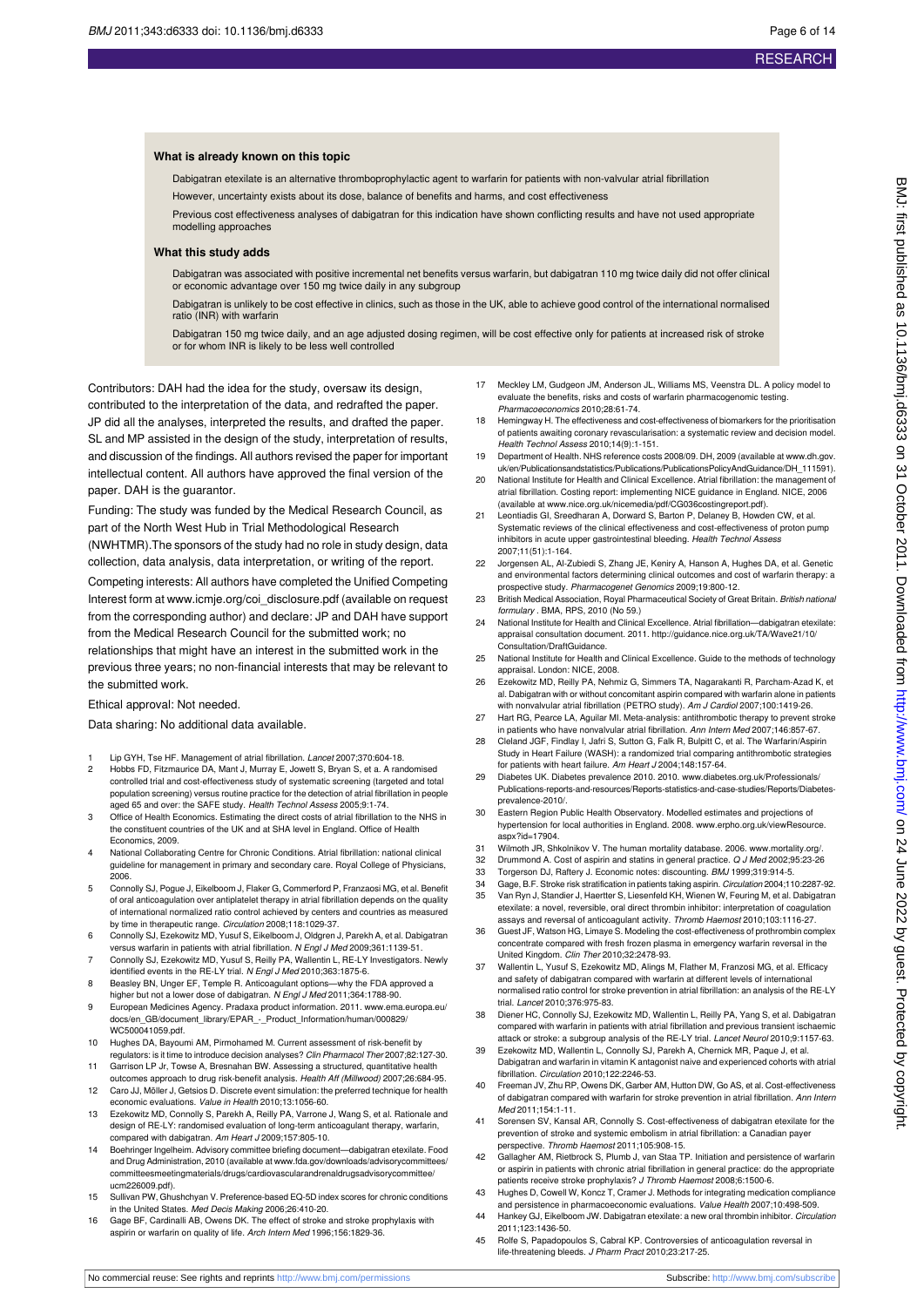- 46 RELY-ABLE long term multi-center extension of dabigatran treatment in patients with atrial fibrillation who completed RE-LY trial. [www.clinicaltrials.gov/ct2/show/NCT00808067?](http://www.clinicaltrials.gov/ct2/show/NCT00808067?term=RELY&rank=2) [term=RELY&rank=2](http://www.clinicaltrials.gov/ct2/show/NCT00808067?term=RELY&rank=2).
- 47 International Warfarin Pharmacogenetics Consortium, Klein TE, Altman RB, Eriksson N, Gage BF, Kimmel SE, et al. Estimation of the warfarin dose with clinical and<br>pharmacogenetic data. *N Engl J Med* 2009;360:753-64.
- 48 Ahrens I, Lip GYH, Peter K. What do the RE-LY, AVERROES and ROCKET-AF trials tell us for stroke prevention in atrial fibrillation? Thromb Haemost 2011;105:574-8.

**Accepted:** 08 September 2011

#### Cite this as: BMJ 2011;343:d6333

This is an open-access article distributed under the terms of the Creative Commons Attribution Non-commercial License, which permits use, distribution, and reproduction in any medium, provided the original work is properly cited, the use is non commercial and is otherwise in compliance with the license. See: [http://creativecommons.org/licenses/by](http://creativecommons.org/licenses/by-nc/2.0/)[nc/2.0/](http://creativecommons.org/licenses/by-nc/2.0/) and<http://creativecommons.org/licenses/by-nc/2.0/legalcode>.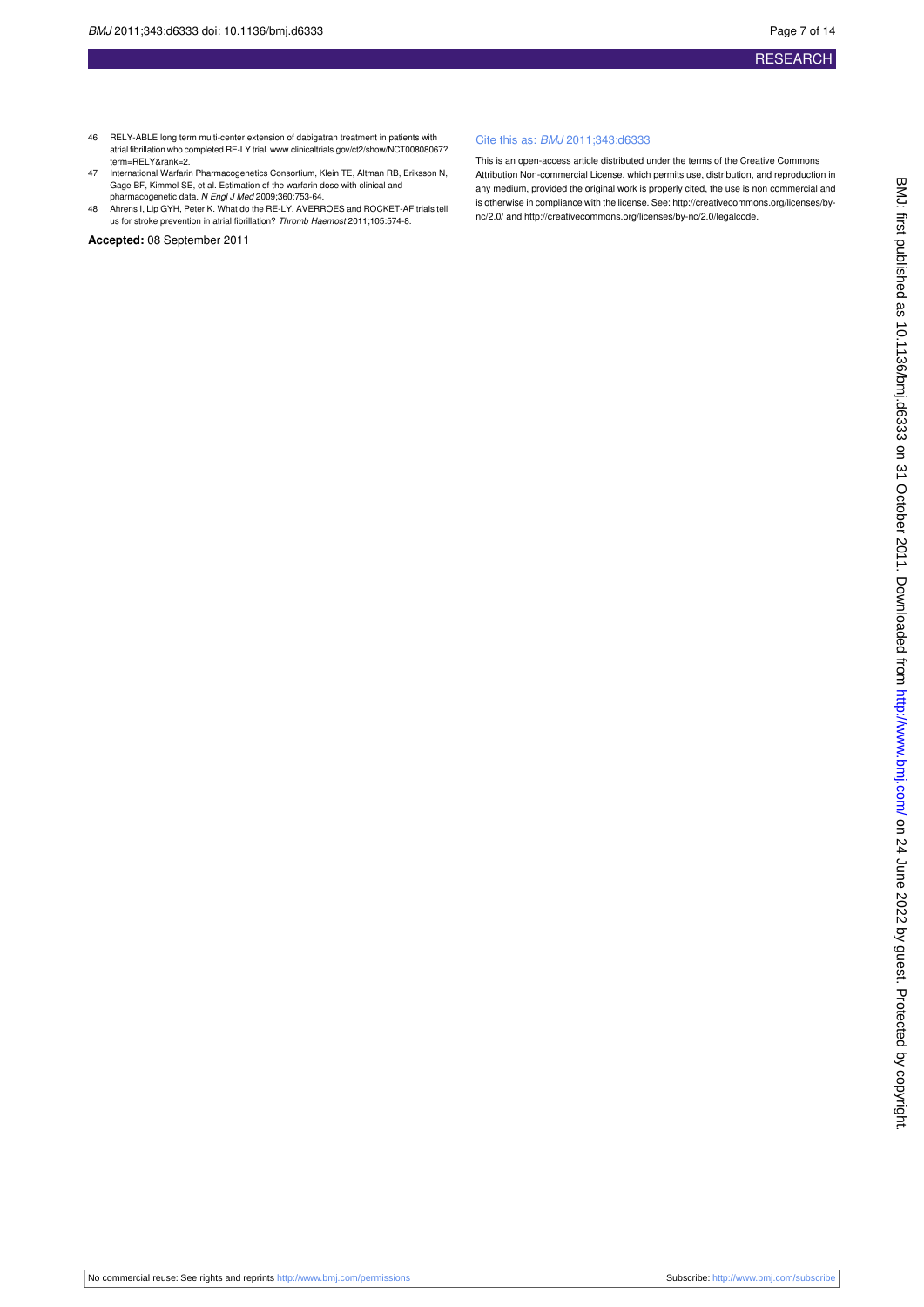## **Tables**

<span id="page-7-0"></span>

| Table 1  Patients' baseline characteristics, costs, health state utilities, and discount rate parameters used in model |
|------------------------------------------------------------------------------------------------------------------------|
|------------------------------------------------------------------------------------------------------------------------|

| <b>Parameter</b>                                       | Value<br>Probabilistic sensitivity analysis distribution |                            | References |
|--------------------------------------------------------|----------------------------------------------------------|----------------------------|------------|
| Baseline characteristics*                              |                                                          |                            |            |
| Hypertension                                           | 14 283/18 113                                            | $\beta$ (14 283, 3830)     | 6, 14      |
| <b>Diabetes</b>                                        | 4221/18 113                                              | $\beta$ (4221, 13 892)     | 6, 14      |
| Heart failure                                          | 5793/18 113                                              | $\beta$ (5793, 12 320)     | 6, 14      |
| Previous stroke                                        | 2273/18 113                                              | $\beta$ (2273, 15 840)     | 6, 14      |
| Previous transient ischaemic attack                    | 1663/18 113                                              | $\beta$ (1663, 16 450)     | 6, 14      |
| Previous myocardial infarction                         | 3005/18 113                                              | $\beta$ (3005, 15 108)     | 6, 14      |
| Previous intracranial haemorrhage                      | 713/18 113                                               | $\beta$ (713, 17 400)      | 6, 14      |
| <b>Health state utilities</b>                          |                                                          |                            |            |
| Atrial fibrillation (age 67)                           | 0.774                                                    | $1-\gamma$ (43.06, 0.0052) | 15         |
| Stroke (permanent disutility)†                         | 0.233                                                    | Normal (0.233, 0.0032)     | 16         |
| Stroke (temporary disutility)+                         | 0.1385                                                   | Normal (0.1385, 0.01)      | 15, 17     |
| Stroke (temporary duration, years)+                    | 1/12                                                     | Uniform (0, 0.183)         | 17         |
| Myocardial infarction (permanent disutility)           | 0.0409                                                   | Normal (0.0409, 0.002)     | 15         |
| Myocardial infarction (temporary disutility)           | 0.1247                                                   | Normal (0.1247, 0.01)      | 15, 17     |
| Myocardial infarction (temporary duration, years)      | 1/12                                                     | Uniform (0, 0.183)         | 17         |
| Intracranial haemorrhage (permanent disutility)        | 0.0524                                                   | Normal (0.0524, 0.001)     | 15         |
| Pulmonary embolism (temporary disutility)              | 0.1385                                                   | Normal (0.1385, 0.01)      | 15, 17     |
| Pulmonary embolism (temporary duration, years)         | 1/12                                                     | Uniform (0, 0.183)         | 17         |
| Transient ischaemic attack (temporary disutility)      | 0.1032                                                   | Normal (0.1032, 0.01)      | 15, 17     |
| Transient ischaemic attack (temporary duration, years) | 5/365                                                    | Uniform (0, 0.027)         | 17         |
| Major bleed (temporary disutility)                     | 0.1385                                                   | Normal (0.1385, 0.01)      | 15, 17     |
| Major bleed (temporary duration, years)                | 1/12                                                     | Uniform (0, 0.183)         | 17         |
| Minor bleed (temporary disutility)                     | 0.06                                                     | Normal (0.06, 0.01)        | 17         |
| Minor bleed (temporary duration, years)                | 5/365                                                    | Uniform (0, 0.027)         | 17         |
| Warfarin disutility                                    | 0.013                                                    | $\gamma$ (1.3, 0.01)       | 16         |
| Dabigatran disutility                                  | 0.002                                                    | $\gamma$ (0.2, 0.01)       | Assumption |
| Aspirin disutility                                     | 0.002                                                    | $\gamma$ (0.2, 0.01)       | 16         |
| Costs                                                  |                                                          |                            |            |
| Stroke-year 1+                                         | £10 543.36                                               | γ (102.68, 102.68)         | 18         |
| Stroke-subsequent years+                               | £2781.22                                                 | γ (52.74, 52.74)           | 18         |
| Myocardial infarction-year 1                           | £2357.13                                                 | $\gamma$ (58.26, 40.46)    | 18         |
| Myocardial infarction-subsequent years                 | £828.90                                                  | γ (34.55, 23.99)           | 18         |
| Pulmonary embolism                                     | £1543.27                                                 | NA                         | 19         |
| Transient ischaemic attack                             | £839.62                                                  | <b>NA</b>                  | 19         |
| Major bleed                                            | £1684.58                                                 | <b>NA</b>                  | 20         |
| Minor bleed                                            | £93.17                                                   | <b>NA</b>                  | 20         |
| Proton pump inhibitors (1 year)                        | £185.20                                                  | NA                         | 21         |
| Warfarin-drugs (1 year)                                | £41.23                                                   | Uniform (32.98,49.48)      | 22, 23     |
| Warfarin-monitoring (1 year)                           | £198.39                                                  | y (202.59, 0.979)          | 22         |
| Dabigatran-both doses (1 year)                         | £919.80                                                  | <b>NA</b>                  | 24         |
| Aspirin (1 year)                                       | £7.39                                                    | y(73.9, 0.1)               | 17, 23     |
| <b>Discount rate</b>                                   |                                                          |                            |            |
| <b>Utilities</b>                                       | 3.5%                                                     | <b>NA</b>                  | 25         |
| Costs                                                  | 3.5%                                                     | NA                         | 25         |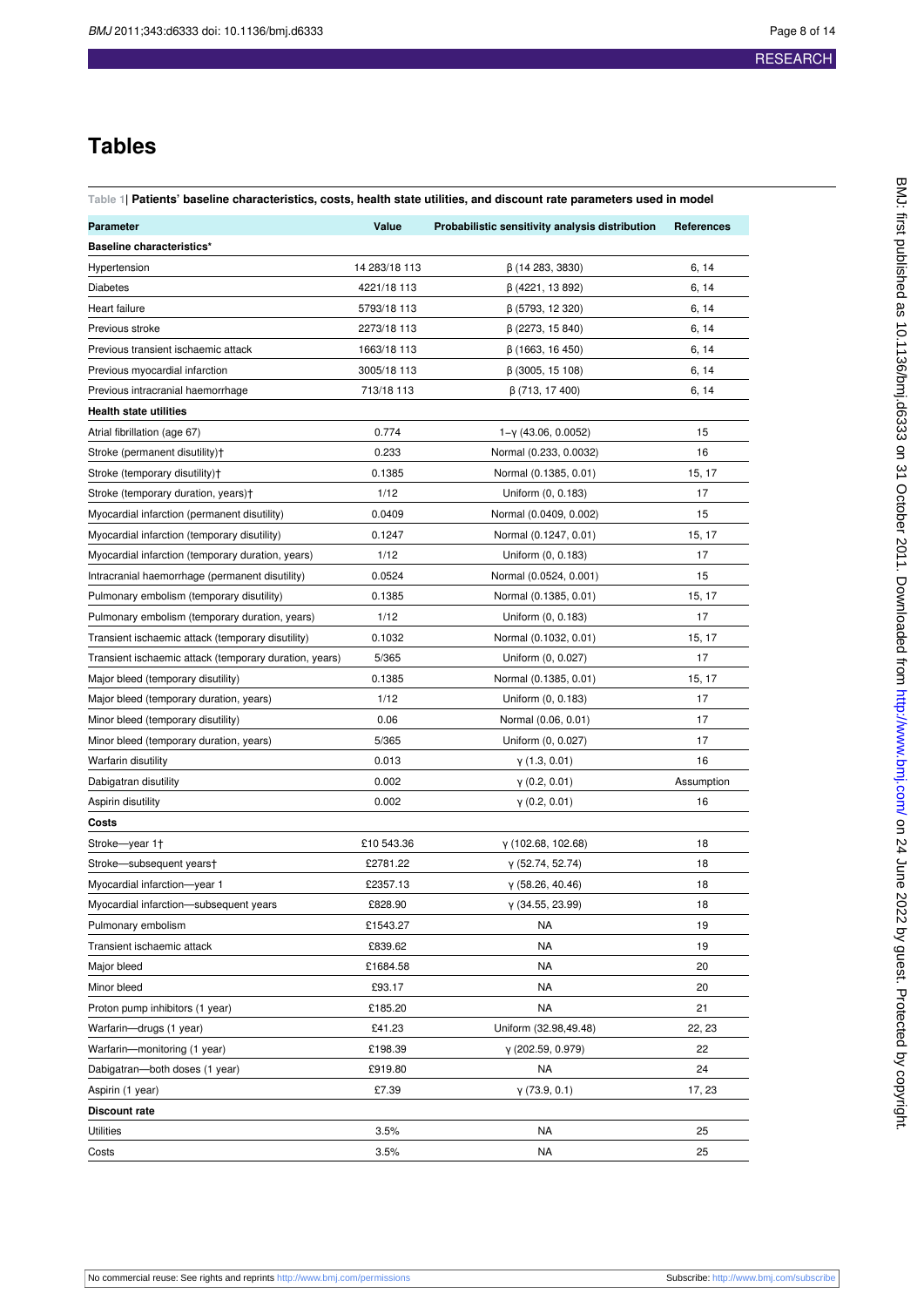**RESEARCH** 

#### **Table 1 (continued)**

**Parameter Value Probabilistic sensitivity analysis distribution References**

NA=not applicable.

\*Proportion in initial population.

†Includes both strokes and systemic emboli, excluding pulmonary emboli.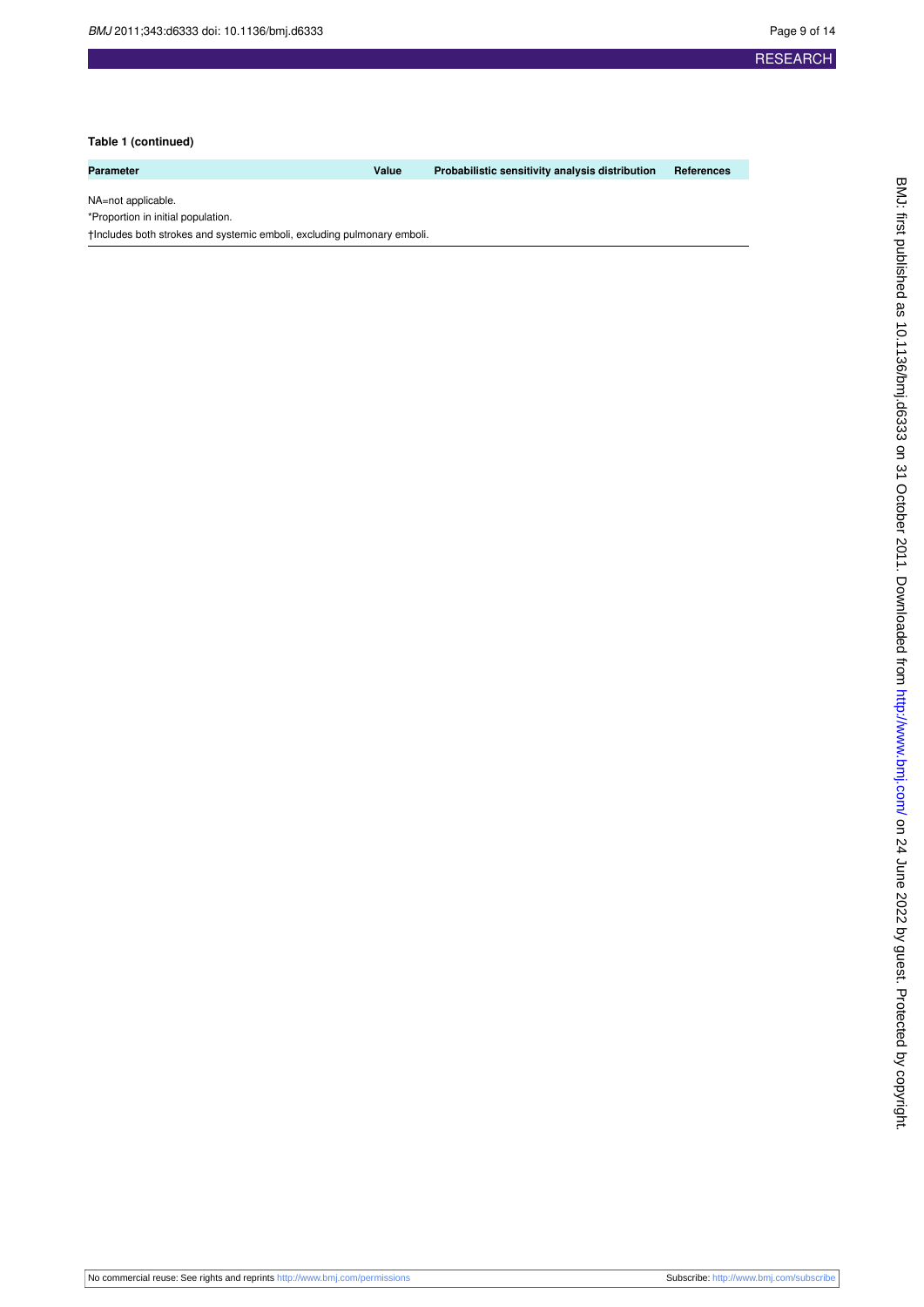#### <span id="page-9-0"></span>**Table 2| Clinical parameters used in model**

| Parameter*                                                                | <b>Aspirin</b> | Warfarin | Dabigatran 110 mg | Dabigatran 150 mg | <b>References</b> |
|---------------------------------------------------------------------------|----------------|----------|-------------------|-------------------|-------------------|
| <b>Clinical event rates</b>                                               |                |          |                   |                   |                   |
| Stroke (CHADS, score ≤1)†‡                                                | 0.0177         | 0.0109   | 0.0112            | 0.0068            | 6, 14, 27         |
| Stroke (CHADS, score 2)++                                                 | 0.0222         | 0.0138   | 0.0145            | 0.0084            | 6, 14, 27         |
| Stroke (CHADS, score ≥3)†‡                                                | 0.0441         | 0.0273   | 0.0212            | 0.0189            | 6, 14, 27         |
| Pulmonary embolism <sup>+</sup>                                           | 0.0016         | 0.0010   | 0.0012            | 0.0015            | 6, 14, 27         |
| Transient ischaemic attack+                                               | 0.0135         | 0.0084   | 0.0062            | 0.0072            | 6, 14, 27         |
| Congestive heart failure†                                                 | 0.0062         | 0.0062   | 0.0070            | 0.0048            | 6, 14             |
| Probability of death from stroke‡                                         | 0.1887         | 0.1887   | 0.1887            | 0.1887            | 6, 14             |
| Probability of death from pulmonary<br>embolism                           | 0.1591         | 0.1591   | 0.1591            | 0.1591            | 6, 14             |
| Vascular death (excluding stroke and<br>systemic and pulmonary embolism)+ | 0.0228         | 0.0228   | 0.0216            | 0.0208            | 6, 14             |
| Probability that major bleed is intracranial<br>haemorrhage               | 0.2191         | 0.2191   | 0.0839            | 0.0960            | 6, 14             |
| <b>Adverse events</b>                                                     |                |          |                   |                   |                   |
| Major bleed (CHADS <sub>2</sub> score $\leq 1$ ) <sup>+</sup>             | 0.0127         | 0.0290   | 0.0188            | 0.0220            | 6, 14, 27         |
| Major bleed (CHADS, score 2)+                                             | 0.0145         | 0.0331   | 0.0298            | 0.0304            | 6, 14, 27         |
| Major bleed (CHADS, score ≥3)†                                            | 0.0202         | 0.0461   | 0.0380            | 0.0486            | 6, 14, 27         |
| Minor bleed†                                                              | 0.0718         | 0.1637   | 0.1316            | 0.1485            | 6, 14, 27         |
| Non-bleed adverse events                                                  | <b>NA</b>      | 0.4600   | 0.4596            | 0.4725            | 6, 14             |
| Proportion of patients using proton pump<br>inhibitor                     | 0.2317         | 0.1840   | 0.2126            | 0.2164            | 6, 14, 28         |
| Myocardial infarction†                                                    | 0.0064         | 0.0064   | 0.0082            | 0.0081            | 6, 14, 18         |
| <b>Comorbidities</b>                                                      |                |          |                   |                   |                   |
| Diabetes <sup>+</sup>                                                     | 0.0122         | 0.0122   | 0.0122            | 0.0122            | 29                |
| Hypertension+                                                             | 0.0271         | 0.0271   | 0.0271            | 0.0271            | 30                |
| <b>Discontinuations</b>                                                   |                |          |                   |                   |                   |
| Probability that major bleed leads to<br>discontinuation                  | <b>NA</b>      | 0.1425   | 0.1801            | 0.2133            | 6, 14             |
| Probability that adverse event leads to<br>discontinuation                | <b>NA</b>      | 0.0194   | 0.0298            | 0.0292            | 6, 14             |
| Probability that discontinue year 1 (other<br>reasons)                    | <b>NA</b>      | 0.0832   | 0.1160            | 0.1226            | 6, 14             |
| Probability that discontinue year 2 onwards<br>(other reasons)            | <b>NA</b>      | 0.0459   | 0.0475            | 0.0432            | 6, 14             |

CHADS<sub>2</sub>=Congestive heart failure, Hypertension, Age≥75 years, Diabetes mellitus, previous Stroke/transient ischaemic attack; NA=not applicable. \*See web extra table B for parameters specifying distributions for probabilistic sensitivity analysis.

†Presented as rates per 100 person years.

‡Includes both strokes and systemic emboli but not pulmonary emboli.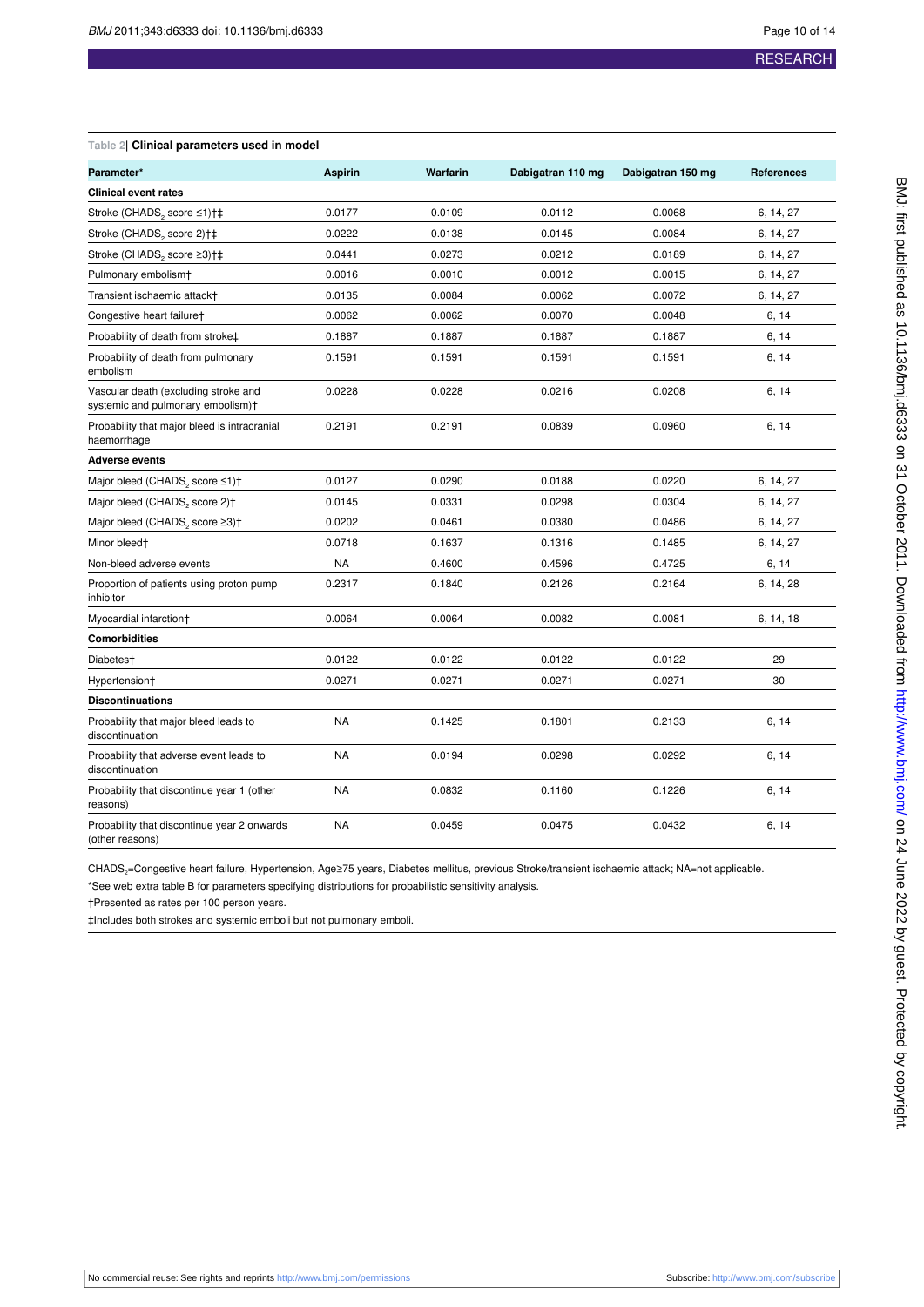<span id="page-10-0"></span>**Table 3| Lifetime estimates of event rates, net benefits, and incremental differences versus comparator, derived from probabilistic sensitivity analysis**

| Referent                                         |                                                          | Mean (95% central range) estimate Mean (95% central range) difference* Comparator |                          |  |  |  |
|--------------------------------------------------|----------------------------------------------------------|-----------------------------------------------------------------------------------|--------------------------|--|--|--|
| Quality adjusted life years (QALYs)†             |                                                          |                                                                                   |                          |  |  |  |
| Warfarin                                         | 6.390 (6.265 to 6.517)                                   | $-0.094$ (0.083 to $-0.267$ )                                                     | Dabigatran 110 mg bid    |  |  |  |
| Dabigatran 110 mg bid                            | 6.484 (6.360 to 6.634)                                   | $-0.049$ (0.126 to $-0.221$ )                                                     | Dabigatran age adjusted‡ |  |  |  |
| Dabigatran age adjusted‡                         | 6.531 (6.401 to 6.664)                                   | $-0.005$ (0.171 to $-0.180$ )                                                     | Dabigatran 150 mg bid    |  |  |  |
| Dabigatran 150 mg bid                            | 6.536 (6.413 to 6.662)                                   | $0.146$ (-0.029 to 0.322)                                                         | Warfarin                 |  |  |  |
| Life years†                                      |                                                          |                                                                                   |                          |  |  |  |
| Warfarin                                         | 10.851 (10.687 to 11.018)                                | $-0.089$ (0.142 to $-0.323$ )                                                     | Dabigatran 110 mg bid    |  |  |  |
| Dabigatran 110 mg bid                            | 10.940 (10.776 to 11.111)                                | $-0.102$ (0.129 to $-0.338$ )                                                     | Dabigatran age adjusted‡ |  |  |  |
| Dabigatran age adjusted‡                         | 11.042 (10.873 to 11.221)                                | $-0.009$ (0.243 to $-0.232$ )                                                     | Dabigatran 150 mg bid    |  |  |  |
| Dabigatran 150 mg bid                            | 11.051 (10.885 to 11.220)                                | $0.200$ (-0.035 to 0.429)                                                         | Warfarin                 |  |  |  |
|                                                  | Stroke or systemic embolism (excluding pulmonary emboli) |                                                                                   |                          |  |  |  |
| Warfarin                                         | 0.2408 (0.2010 to 0.2841)                                | 0.0302 (-0.0260 to 0.0875)                                                        | Dabigatran 110 mg bid    |  |  |  |
| Dabigatran 110 mg bid                            | 0.2107 (0.1698 to 0.2538)                                | $0.0308 (-0.0268 \text{ to } 0.0893)$                                             | Dabigatran age adjusted‡ |  |  |  |
| Dabigatran age adjusted‡                         | 0.1799 (0.1401 to 0.2245)                                | $0.0044$ (-0.0476 to 0.0511)                                                      | Dabigatran 150 mg bid    |  |  |  |
| Dabigatran 150 mg bid                            | 0.1755 (0.1354 to 0.2196)                                | $-0.0654$ ( $-0.0092$ to $-0.1226$ )§                                             | Warfarin                 |  |  |  |
| Ischaemic stroke                                 |                                                          |                                                                                   |                          |  |  |  |
| Warfarin                                         | 0.1718 (0.1484 to 0.1982)                                | $-0.0045$ ( $-0.0565$ to 0.0493)                                                  | Dabigatran 110 mg bid    |  |  |  |
| Dabigatran 110 mg bid                            | 0.1763 (0.1507 to 0.2067)                                | 0.0331 (-0.0189 to 0.0822)                                                        | Dabigatran age adjusted‡ |  |  |  |
| Dabigatran age adjusted‡                         | 0.1432 (0.1167 to 0.1708)                                | $0.0044$ (-0.0502 to 0.0570)                                                      | Dabigatran 150 mg bid    |  |  |  |
| Dabigatran 150 mg bid                            | 0.1388 (0.1121 to 0.1662)                                | $-0.0330$ (0.0261 to $-0.0803$ )                                                  | Warfarin                 |  |  |  |
| Transient ischaemic attack                       |                                                          |                                                                                   |                          |  |  |  |
| Warfarin                                         | $0.1643(0.1281)$ to $0.2074$ )                           | $0.0218 (-0.0280 \text{ to } 0.0712)$                                             | Dabigatran 110 mg bid    |  |  |  |
| Dabigatran 110 mg bid                            | 0.1425 (0.1057 to 0.1791)                                | 0.0273 (-0.0237 to 0.0762)                                                        | Dabigatran age adjusted‡ |  |  |  |
| Dabigatran age adjusted‡                         | 0.1152 (0.0791 to 0.1509)                                | 0.0042 (-0.0449 to 0.0580)                                                        | Dabigatran 150 mg bid    |  |  |  |
| Dabigatran 150 mg bid                            | 0.1110 (0.0744 to 0.1476)                                | $-0.0533$ ( $-0.0035$ to $-0.1027$ )§                                             | Warfarin                 |  |  |  |
| Intracranial haemorrhage                         |                                                          |                                                                                   |                          |  |  |  |
| Warfarin                                         | $0.0756$ (0.0655 to 0.0835)                              | $0.0479$ (0.0347 to 0.0614)§                                                      | Dabigatran 110 mg bid    |  |  |  |
| Dabigatran 110 mg bid                            | 0.0277 (0.0240 to 0.0308)                                | $-0.0062$ ( $-0.0191$ to 0.0077)                                                  | Dabigatran age adjusted‡ |  |  |  |
| Dabigatran age adjusted‡                         | 0.0339 (0.0298 to 0.0372)                                | $-0.0017$ ( $-0.0133$ to 0.0116)                                                  | Dabigatran 150 mg bid    |  |  |  |
| Dabigatran 150 mg bid                            | 0.0356 (0.0322 to 0.0391)                                | $-0.0400$ ( $-0.0271$ to $-0.0578$ )§                                             | Warfarin                 |  |  |  |
| Major bleed (including intracranial haemorrhage) |                                                          |                                                                                   |                          |  |  |  |
| Warfarin                                         | 0.3313 (0.2942 to 0.3766)                                | $0.0133 (-0.0409)$ to $0.0673$ )                                                  | Dabigatran 110 mg bid    |  |  |  |
| Dabigatran 110 mg bid                            | 0.3180 (0.2811 to 0.3623)                                | $-0.0379$ ( $-0.0902$ to 0.0257)                                                  | Dabigatran age adjusted‡ |  |  |  |
| Dabigatran age adjusted‡                         | 0.3559 (0.3180 to 0.3985)                                | $-0.0048$ ( $-0.0561$ to 0.0512)                                                  | Dabigatran 150 mg bid    |  |  |  |
| Dabigatran 150 mg bid                            | 0.3607 (0.3233 to 0.4017)                                | $0.0294$ (0.0835 to $-0.0247$ )                                                   | Warfarin                 |  |  |  |
| Non-fatal myocardial infarction                  |                                                          |                                                                                   |                          |  |  |  |
| Warfarin                                         | 0.0612 (0.0434 to 0.0813)                                | $-0.0109$ ( $-0.0346$ to 0.0126)                                                  | Dabigatran 110 mg bid    |  |  |  |
| Dabigatran 110 mg bid                            | 0.0721 (0.0560 to 0.0895)                                | $-0.0006$ ( $-0.0251$ to 0.0256)                                                  | Dabigatran age adjusted‡ |  |  |  |
| Dabigatran age adjusted‡                         | 0.0727 (0.0560 to 0.0914)                                | $-0.0003$ ( $-0.0250$ to 0.0255)                                                  | Dabigatran 150 mg bid    |  |  |  |
| Dabigatran 150 mg bid                            | 0.0730 (0.0561 to 0.0934)                                | 0.0119 (0.0356 to -0.0116)                                                        | Warfarin                 |  |  |  |

bid=twice daily.

\*Difference from comparator group.

†Discounted at 3.5% per annum.

‡Age adjusted dabigatran dosing regimen (110 mg bid for patients aged ≥80 years) based on post hoc subgroup analysis.

§95% central range for incremental difference does not cross zero.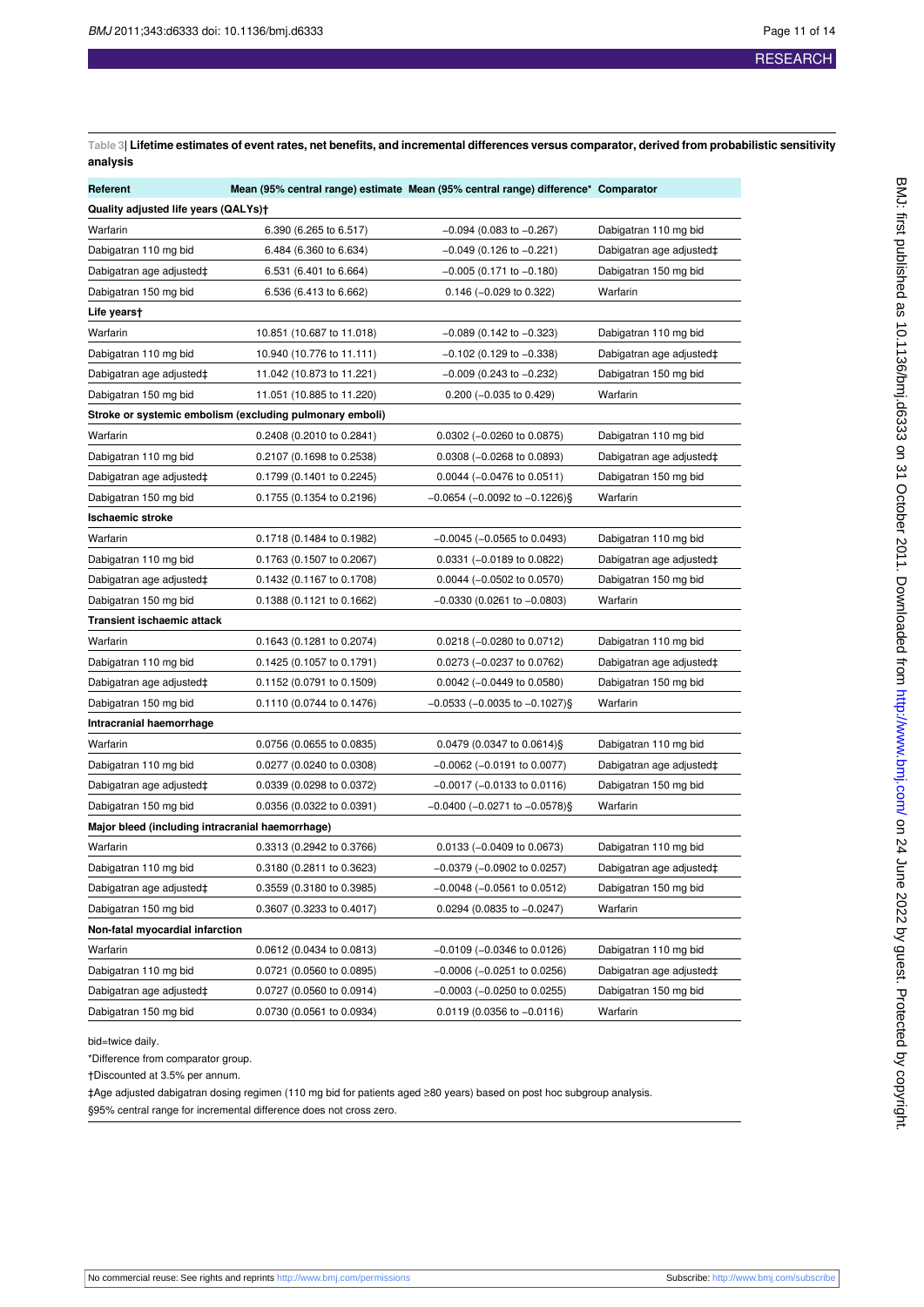#### <span id="page-11-0"></span>**Table 4| Cost effectiveness results for subgroups, based on probabilistic sensitivity analysis**

|                                                      |                             |                          |                                     | Probability of cost effectiveness* |                      |                               |                               |
|------------------------------------------------------|-----------------------------|--------------------------|-------------------------------------|------------------------------------|----------------------|-------------------------------|-------------------------------|
| Subgroup                                             | <b>Warfarin cost</b><br>(E) | Warfarin<br><b>QALYs</b> | Dabigatran 150<br>mg bid cost $(E)$ | Dabigatran 150<br>mg bid QALYs     | <b>ICER (£/QALY)</b> | At £20 000 per<br><b>QALY</b> | At £30 000 per<br><b>QALY</b> |
| RE-LY population                                     | 6480                        | 6.390                    | 9850                                | 6.536                              | 23 082               | 0.449                         | 0.596                         |
| CHADS <sub>2</sub> score 2                           | 7412                        | 6.283                    | 10 443                              | 6.433                              | 20 20 7              | 0.475                         | 0.615                         |
| CHADS, score ≥3                                      | 9912                        | 6.224                    | 12 646                              | 6.396                              | 15895                | 0.565                         | 0.683                         |
| Centres' time in therapeutic<br>range $\geq 65.5\%$  | 6247                        | 6.517                    | 9977                                | 6.605                              | 42 386               | 0.137                         | 0.309                         |
| Centres' time in therapeutic<br>range $<$ 65.5%      | 6617                        | 6.261                    | 9656                                | 6.410                              | 20 396               | 0.469                         | 0.636                         |
| Patients' time in therapeutic<br>range $\geq 66.8\%$ | 6302                        | 6.401                    | 9850                                | 6.536                              | 26 281               | 0.393                         | 0.511                         |
| Patients' time in therapeutic<br>range $<66.8\%$     | 6694                        | 6.360                    | 9850                                | 6.536                              | 17932                | 0.519                         | 0.643                         |
| Creatinine clearance <30-50<br>mL/min                | 7991                        | 6.310                    | 10 788                              | 6.460                              | 18 647               | 0.501                         | 0.631                         |
| Previous stroke or transient<br>ischaemic attack     | 10 004                      | 6.217                    | 12 787                              | 6.378                              | 17 286               | 0.525                         | 0.649                         |
| Vitamin K antagonist naive                           | 6437                        | 6.396                    | 9792                                | 6.545                              | 22 517               | 0.446                         | 0.587                         |
| Age $\geq$ 75 years                                  | 4612                        | 4.275                    | 7362                                | 4.429                              | 17857                | 0.498                         | 0.635                         |

bid=twice daily; CHADS2=Congestive heart failure, Hypertension, Age≥75 years, Diabetes mellitus, previous Stroke/transient ischaemic attack; ICER=incremental cost effectiveness ratio; QALY=quality adjusted life year; RE-LY=Randomized Evaluation of Long-Term Anticoagulation Therapy.

\*Proportion of simulations in which dabigatran 150 mg twice daily is cost effective versus warfarin.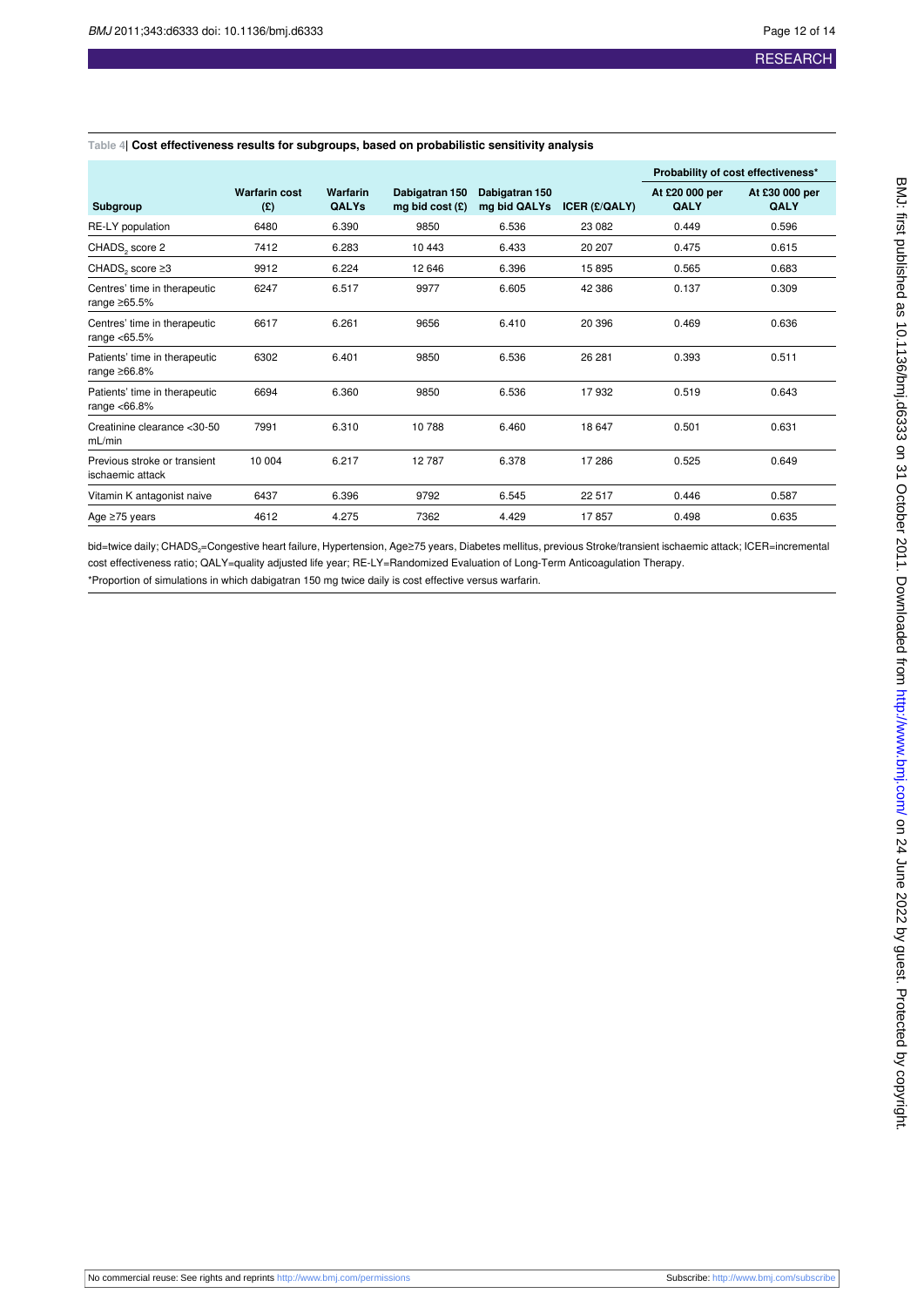### **Figures**

#### <span id="page-12-0"></span>Warfarin v dabigatran 110 mg twice daily

Stroke rates-warfarin (L/H) Stroke rates-dabigatran (H/L) Dabigatran benefit limited to 2 years Vascular death rates-warfarin (L/H) Vascular death rates-dabigatran (H/L) Drug utility losses (none) Event utility losses (L/H) Linear reduction in benefit (dabigatran) Bleed rates-warfarin (L/H) Bleed rates (unstratified by CHADS<sub>2</sub> score) Bleed rates-dabigatran (H/L) Correlated initial health states\* Discontinuation rates (H/L) Discount rates (H/L)



Incremental QALY gain<br>(positive favours dabigatran 110 mg bid)

#### Dabigatran 110 mg twice daily v dabigatran 150 mg twice daily

Stroke rates-dabigatran 150 (H/L) Stroke rates-dabigatran 110 (H/L) Vascular death rates-warfarin (L/H) Vascular death rates-dabigatran (H/L) Drug utility losses (none) Event utility losses (L/H) Bleed rates-dabigatran 150 (L/H) Bleed rates-dabigatran 110 (H/L) Bleed rates (unstratified by CHADS<sub>2</sub> score) Dabigatran benefit limited to 2 years Correlated initial health states\* Discontinuation rates (H/I) Linear reduction in benefit (dabigatran) Discount rates (H/L)  $-0.1$  $\Omega$  $0.1$  $0.2$  $0.3$ Incremental QALY gain<br>(positive favours dabigatran 150 mg bid)



Warfarin v dabigatran 150 mg twice daily

Stroke rates-warfarin (L/H)

Dabigatran 150 mg twice daily y warfarin

Stroke rates-dabigatran (H/L)

# $0.3$  $0.4$  $0.2$

Incremental QALY gain<br>(positive favours dabigatran 150 mg bid)



## ℎ ┢╕  $\Omega$  $10$ 20  $30$  $40$

ICER (cost per QALY gained) (000s)

50

<span id="page-12-1"></span>**Fig 1** Tornado plot of univariate sensitivity analyses. First three panels relate to benefit-harm analyses; lower right panel relates to economic comparison of dabigatran 150 mg twice daily and dose adjusted warfarin. L=lower end of 95% CI for parameter set; H=higher end of 95% CI for parameter set (see web extra table A). bid=twice daily; CHADS<sub>2</sub>= Congestive heart failure, Hypertension, Age≥75 years, Diabetes mellitus, previous Stroke/transient ischaemic attack; ICER=incremental cost effectiveness ratio; QALY=quality adjusted life year. \*Maximum deviation from all correlation structures tested, which occurred when all patients with hypertension were assumed to have diabetes and all patients with previous myocardial infarction were assumed to also have previous stroke

 $0.4$ 



**Fig 2** Cost effectiveness acceptability curve for base case analysis. QALY=quality adjusted life year